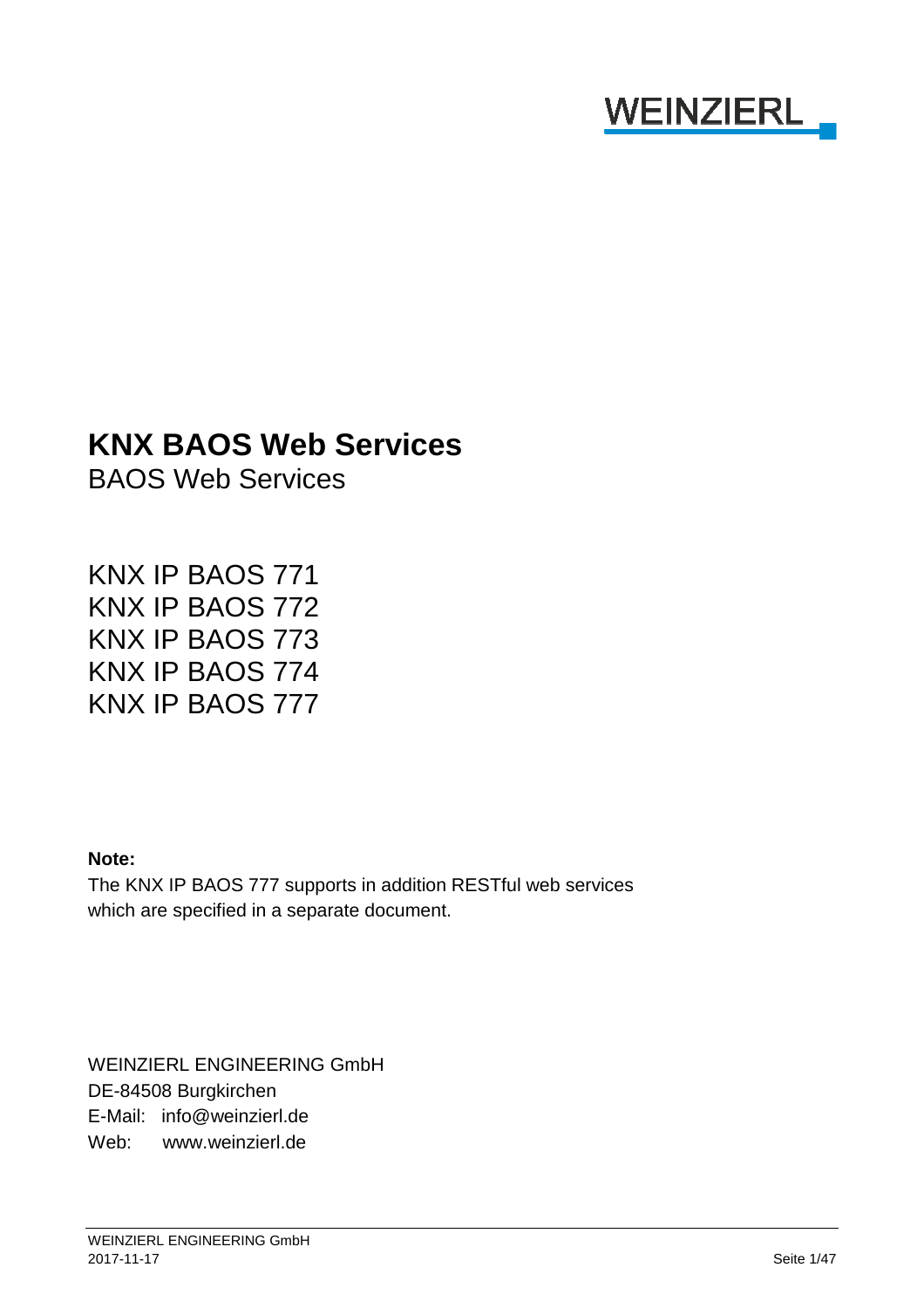# **Index**

| $\mathbf 1$ |                                                                        |  |
|-------------|------------------------------------------------------------------------|--|
|             | 1.1                                                                    |  |
|             | 1.2                                                                    |  |
|             | 1.3                                                                    |  |
|             | 1.4                                                                    |  |
|             | 1.5                                                                    |  |
|             |                                                                        |  |
|             |                                                                        |  |
|             |                                                                        |  |
|             | 1.5.4 Example DPT3-Format (Control Dimming, Control Blinds, 3 Byte) 12 |  |
|             | 1.5.5                                                                  |  |
|             |                                                                        |  |
|             | 1.5.7                                                                  |  |
|             | 1.5.8                                                                  |  |
|             |                                                                        |  |
|             | 1.5.10                                                                 |  |
|             | 1.5.11                                                                 |  |
|             | 1.5.12                                                                 |  |
|             | 1.5.13                                                                 |  |
|             | 1.5.14                                                                 |  |
|             | 1.5.15                                                                 |  |
|             | 1.5.16                                                                 |  |
|             | 1.5.17                                                                 |  |
|             | 1.5.18                                                                 |  |
|             | 1.5.19                                                                 |  |
|             | 1.6                                                                    |  |
|             |                                                                        |  |
|             |                                                                        |  |
|             |                                                                        |  |
|             |                                                                        |  |
|             | 1.6.5 Example DPT3-Format (Control Dimming, Control Blinds, 4 Bit)27   |  |
|             |                                                                        |  |
|             |                                                                        |  |
|             | 1.6.8                                                                  |  |
|             | 1.6.9                                                                  |  |
|             | 1.6.10                                                                 |  |
|             | 1.6.11                                                                 |  |
|             | 1.6.12                                                                 |  |
|             | 1.6.13                                                                 |  |
|             | 1.6.14                                                                 |  |
|             | 1.6.15                                                                 |  |
|             | 1.6.16                                                                 |  |
|             | 1.6.17                                                                 |  |
|             | 1.6.18                                                                 |  |
|             | 1.6.19                                                                 |  |
|             | 1.6.20<br>1.7                                                          |  |
|             | 1.8                                                                    |  |
|             |                                                                        |  |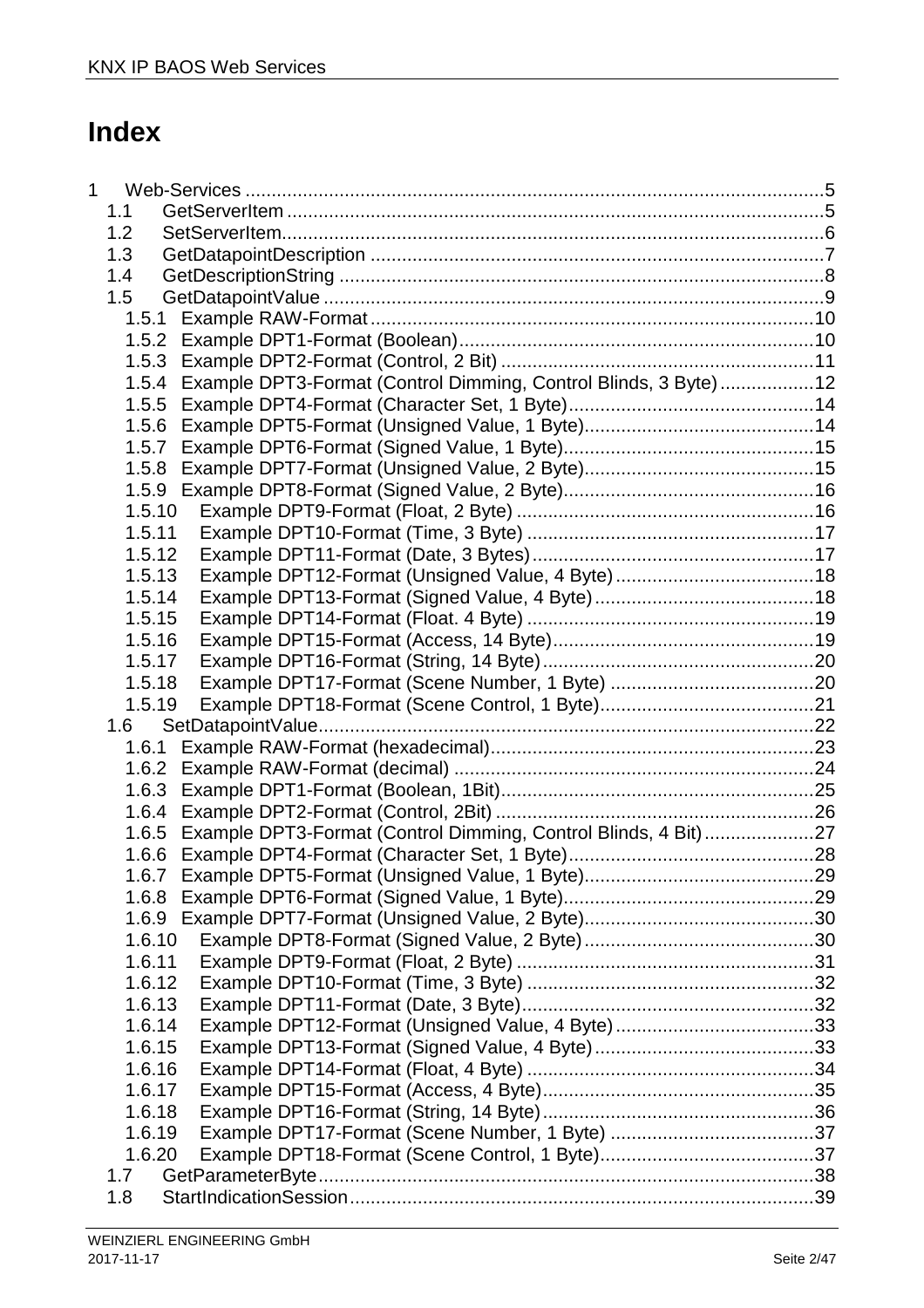| 1.9    |                                                                           |  |
|--------|---------------------------------------------------------------------------|--|
| 1.10   |                                                                           |  |
| 1.11   |                                                                           |  |
| 1.11.1 |                                                                           |  |
|        | 1.11.2                                                                    |  |
| 1.11.3 |                                                                           |  |
| 1.11.4 |                                                                           |  |
| 1.11.5 |                                                                           |  |
| 1.11.6 |                                                                           |  |
| 1.11.7 |                                                                           |  |
| 1.11.8 |                                                                           |  |
| 1.11.9 |                                                                           |  |
|        | 1.11.10                                                                   |  |
|        | 1.11.11                                                                   |  |
|        |                                                                           |  |
|        |                                                                           |  |
|        |                                                                           |  |
|        |                                                                           |  |
|        |                                                                           |  |
|        |                                                                           |  |
|        |                                                                           |  |
| 2      |                                                                           |  |
| 2.1    |                                                                           |  |
| 2.2    |                                                                           |  |
| 2.3    |                                                                           |  |
| 2.4    |                                                                           |  |
| 2.5    |                                                                           |  |
| 2.6    |                                                                           |  |
| 2.7    | API_GetDatapointDescription(strDatapointStart, strDatapointCount)46       |  |
| 2.8    | API_GetDescriptionString(strDatapointStart, strDatapointCount)47          |  |
| 2.9    | API_GetDatapointValue(strDatapointStart, strDatapointCount, strFormat) 47 |  |
| 2.10   | API_SetDatapointValue(strDatapoint, strFormat, strCommand, strLength,     |  |
|        |                                                                           |  |
| 2.11   |                                                                           |  |
| 2.12   |                                                                           |  |
| 2.13   |                                                                           |  |
| 2.14   |                                                                           |  |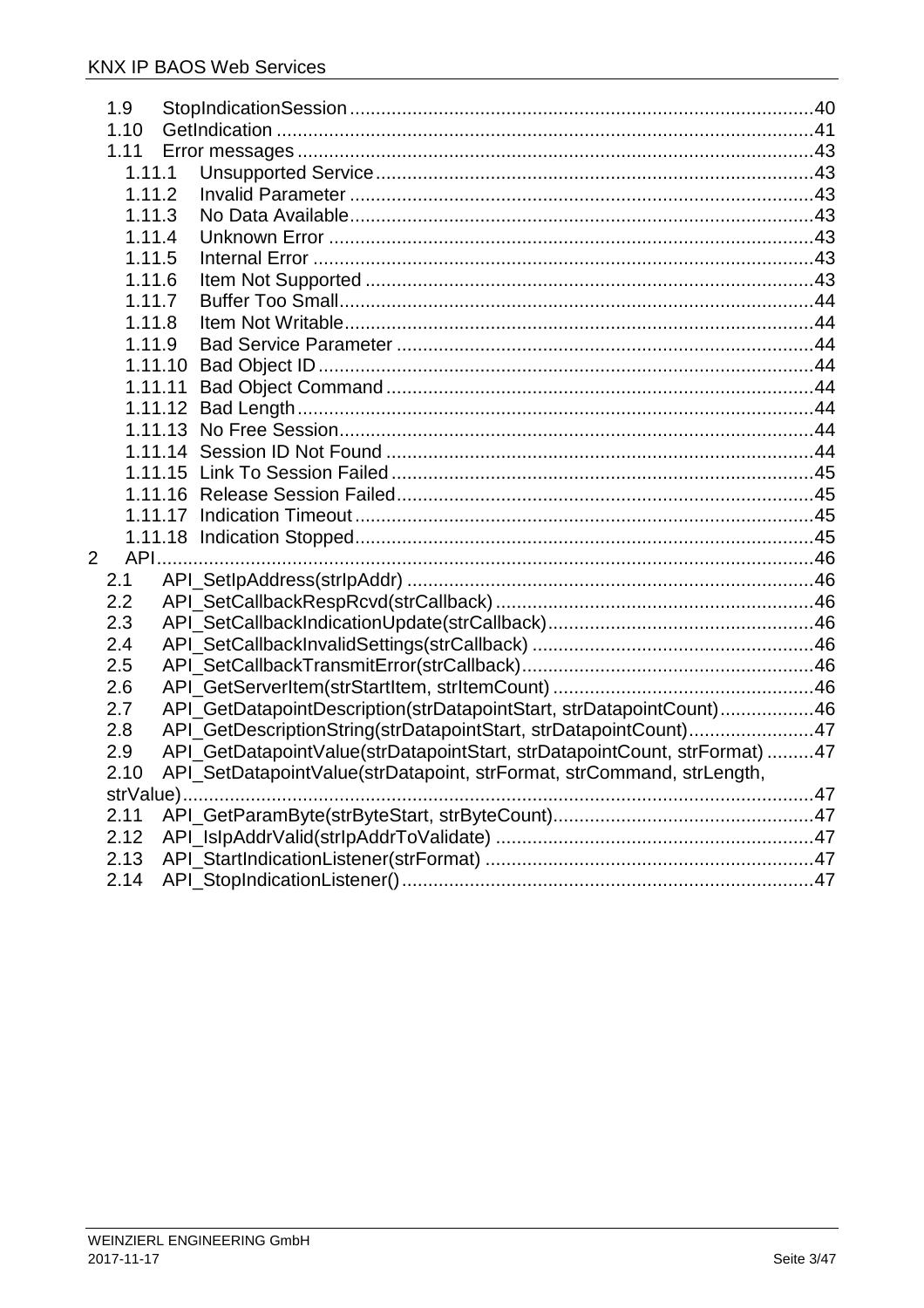# **History**

| <b>Status of the document</b>                        | <b>Date</b> | <b>Editor</b>  |
|------------------------------------------------------|-------------|----------------|
| Creation (based on document                          | 2010-11-30  | HI             |
| BAOS_IP_Erweiterung_EN_2010_11_15_001.doc)           |             |                |
| Fixed                                                | 2010-12-10  | H <sub>l</sub> |
| Examples of GetDatapointValue: Format was missing in |             |                |
| some examples                                        |             |                |
| Fixed:                                               | 2011-06-15  | HI             |
| <b>Example of GetServerItem</b>                      |             |                |
| Added:                                               | 2015-07-30  | Wz             |
| Infos for KNX IP BAOS 777                            |             |                |
| Added:                                               | 2017-03-06  | Wz             |
| <b>KNX IP BAOS 773/774</b>                           |             |                |
|                                                      |             |                |
|                                                      |             |                |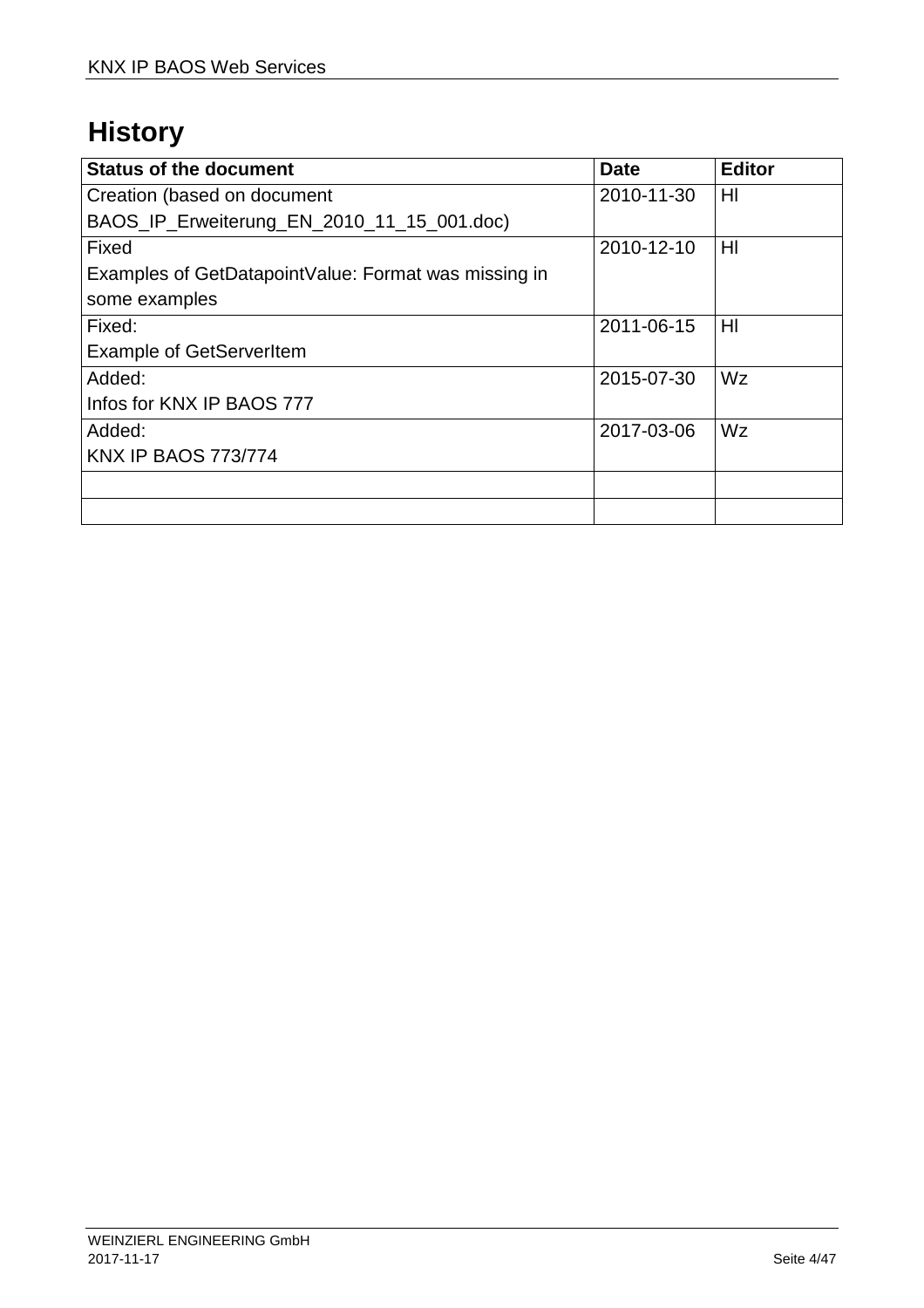# **1 Web-Services**

To simplify the access on data-point level of the KNX IP BAOS (KNX application layer), web services are available as an alternative possibility. These web services are based on JSON (JavaScript Object Notation).

The parameter values in the URL are case sensitive.

# **1.1 GetServerItem**

### **Request**

```
/baos/GetServerItem?ItemStart=1&ItemCount=18
```
### **Response**

{

}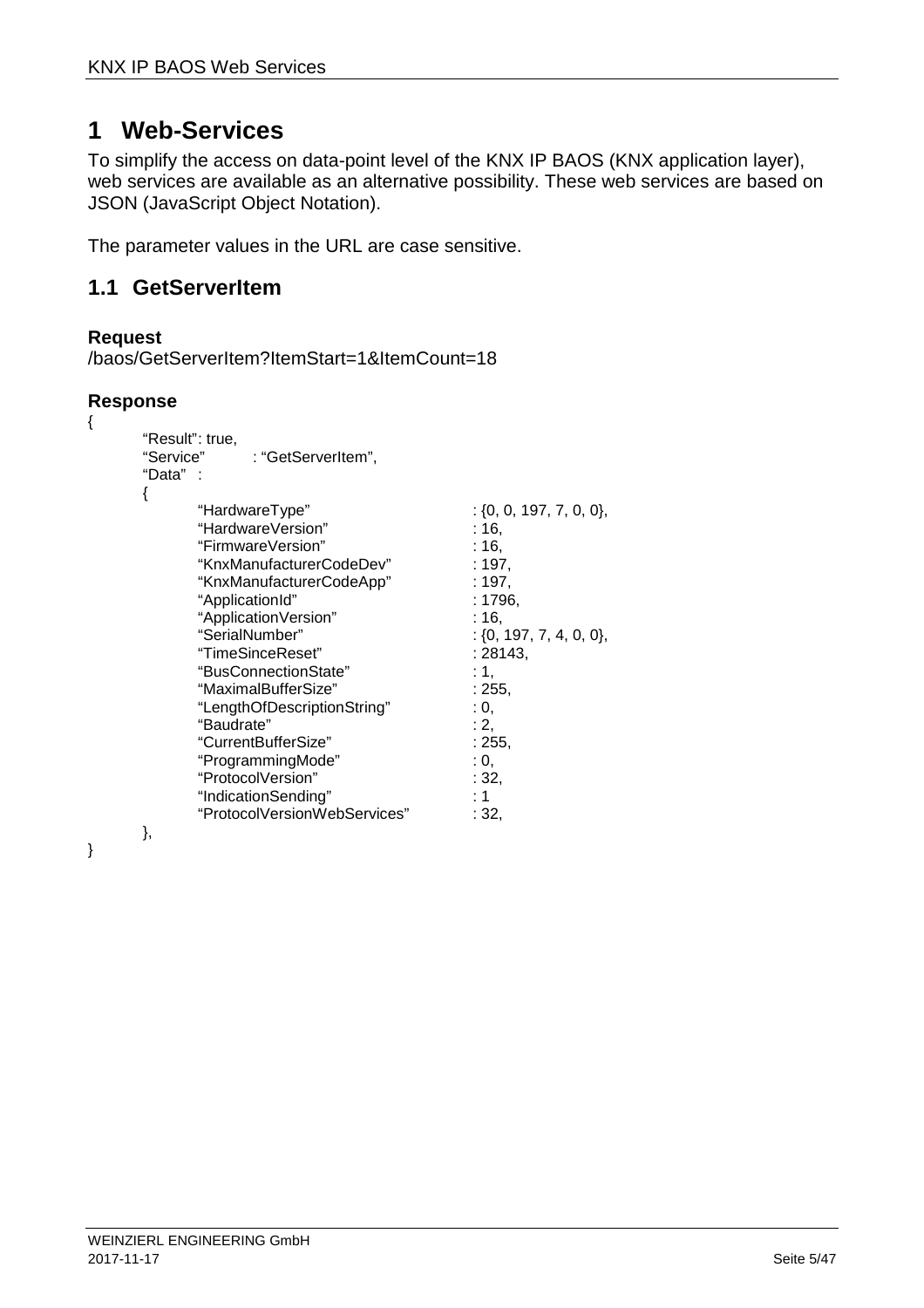# **1.2 SetServerItem**

### **Request**

/baos/SetServerItem?ProgrammingMode=0 /baos/SetServerItem?ProgrammingMode=1

/baos/SetServerItem?IndicationSending=0 /baos/SetServerItem?IndicationSending=1

/baos/SetServerItem?Baudrate=2

/baos/SetServerItem?BufferSize=255

```
{ 
           "Result": true,<br>"Service"
                              : "SetServerItem"
}
```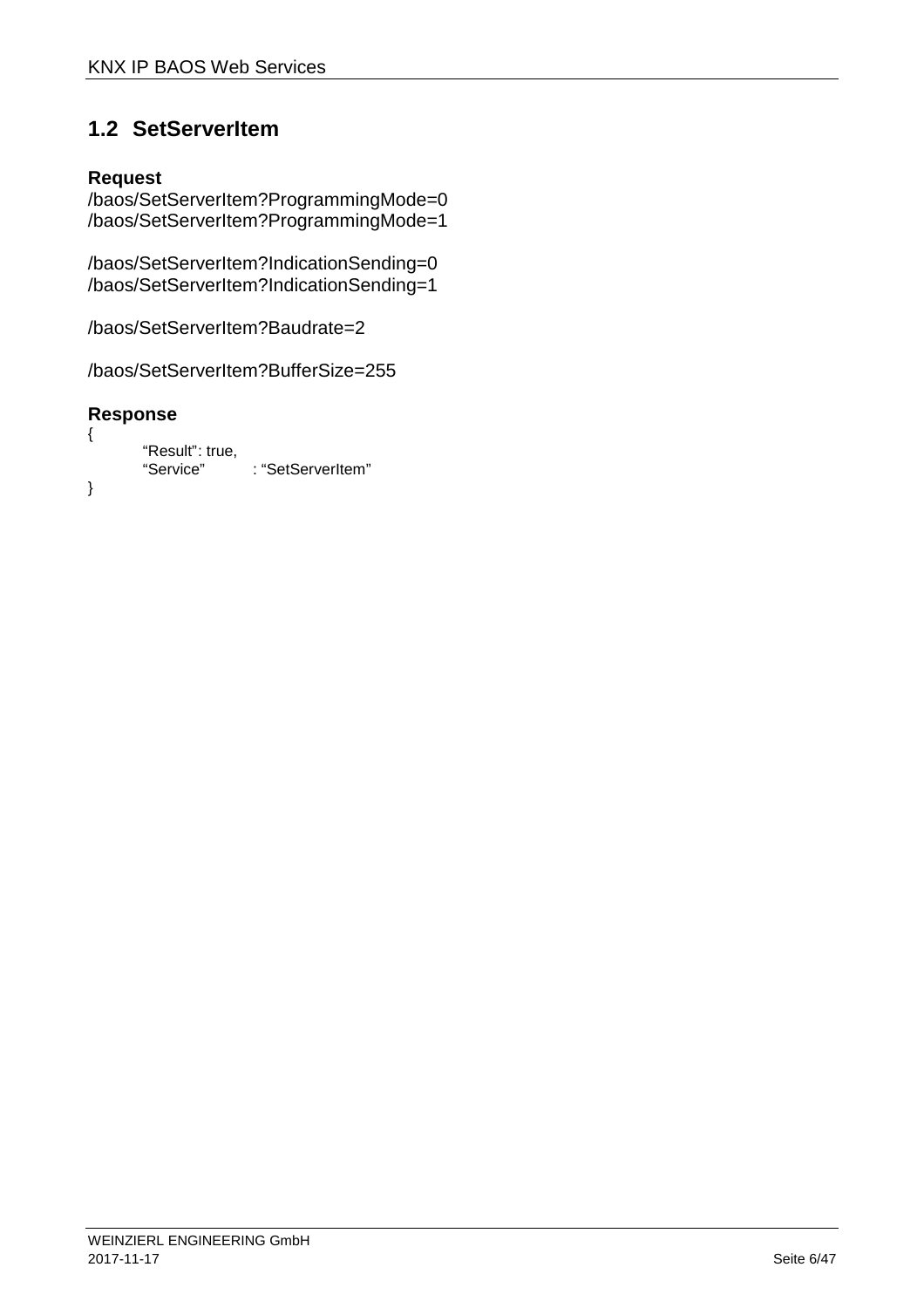# **1.3 GetDatapointDescription**

### **Request**

/baos/GetDatapointDescription?DatapointStart=1&DatapointCount=1

```
{ 
                       "Result": true,<br>"Service"
                                                                      : "GetDatapointDescription",
                       "Data" : 
                       \lceil{ 
                                                                       "Datapoint" : 1, 
                                                                      "ValueType" : 0,<br>"ConfigurationFlags" : 223.
                                                                      "ConfigurationFlags"
                                                                      "DatapointType" : 1 
                                               } 
                       \begin{array}{c} \rule{0pt}{2.5ex} \rule{0pt}{2.5ex} \rule{0pt}{2.5ex} \rule{0pt}{2.5ex} \rule{0pt}{2.5ex} \rule{0pt}{2.5ex} \rule{0pt}{2.5ex} \rule{0pt}{2.5ex} \rule{0pt}{2.5ex} \rule{0pt}{2.5ex} \rule{0pt}{2.5ex} \rule{0pt}{2.5ex} \rule{0pt}{2.5ex} \rule{0pt}{2.5ex} \rule{0pt}{2.5ex} \rule{0pt}{2.5ex} \rule{0pt}{2.5ex} \rule{0pt}{2.5ex} \rule{0pt}{2.5ex} \rule{0}
```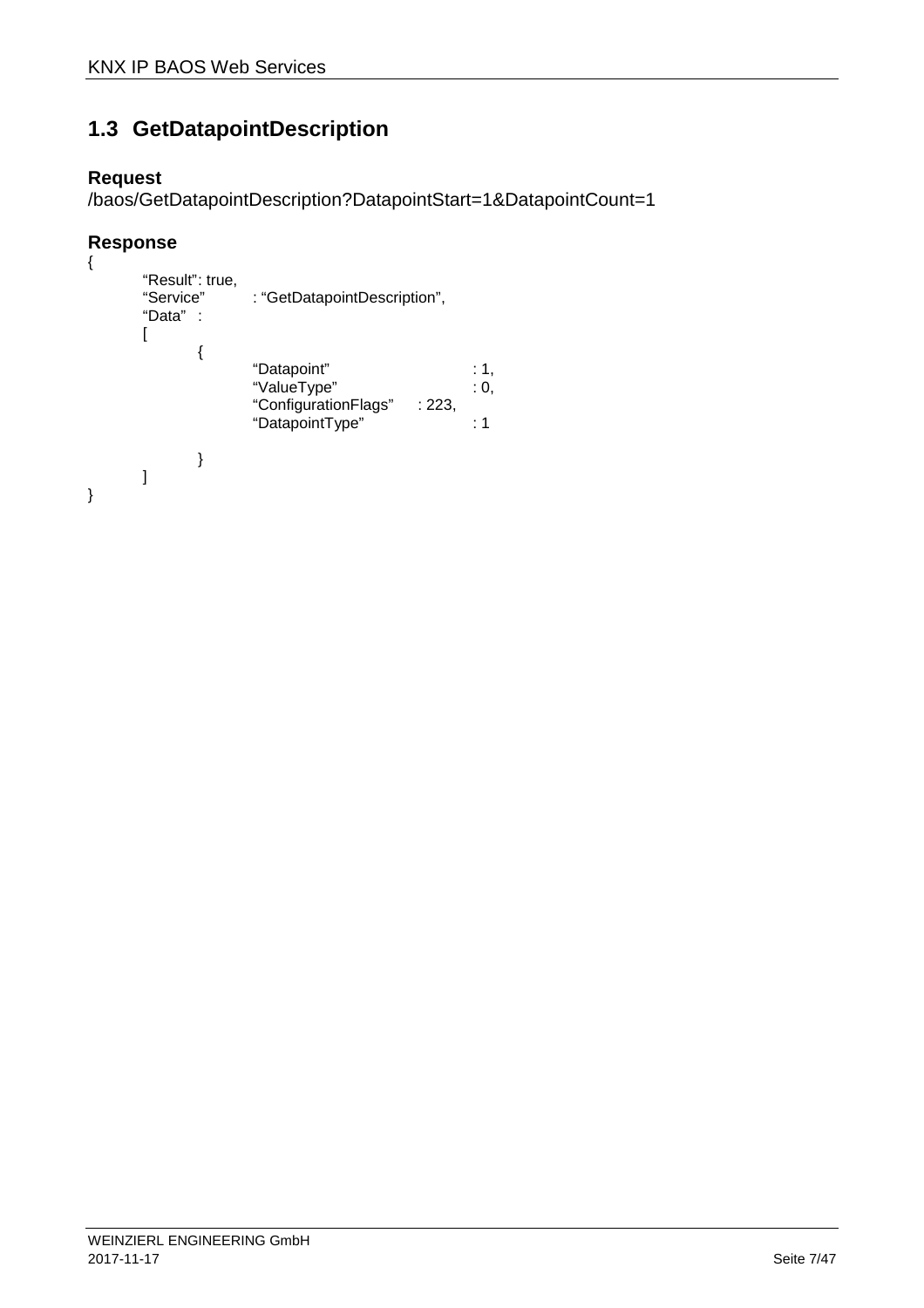# **1.4 GetDescriptionString**

### **Request**

/baos/GetDescriptionString?DatapointStart=1&DatapointCount=1

```
{ 
          "Result": true,<br>"Service"
                              : "GetDescriptionString",
          "Data" : 
          \lceil{ 
                                "Datapoint": 1, "Description": "Switch" 
                     } 
          ] 
}
```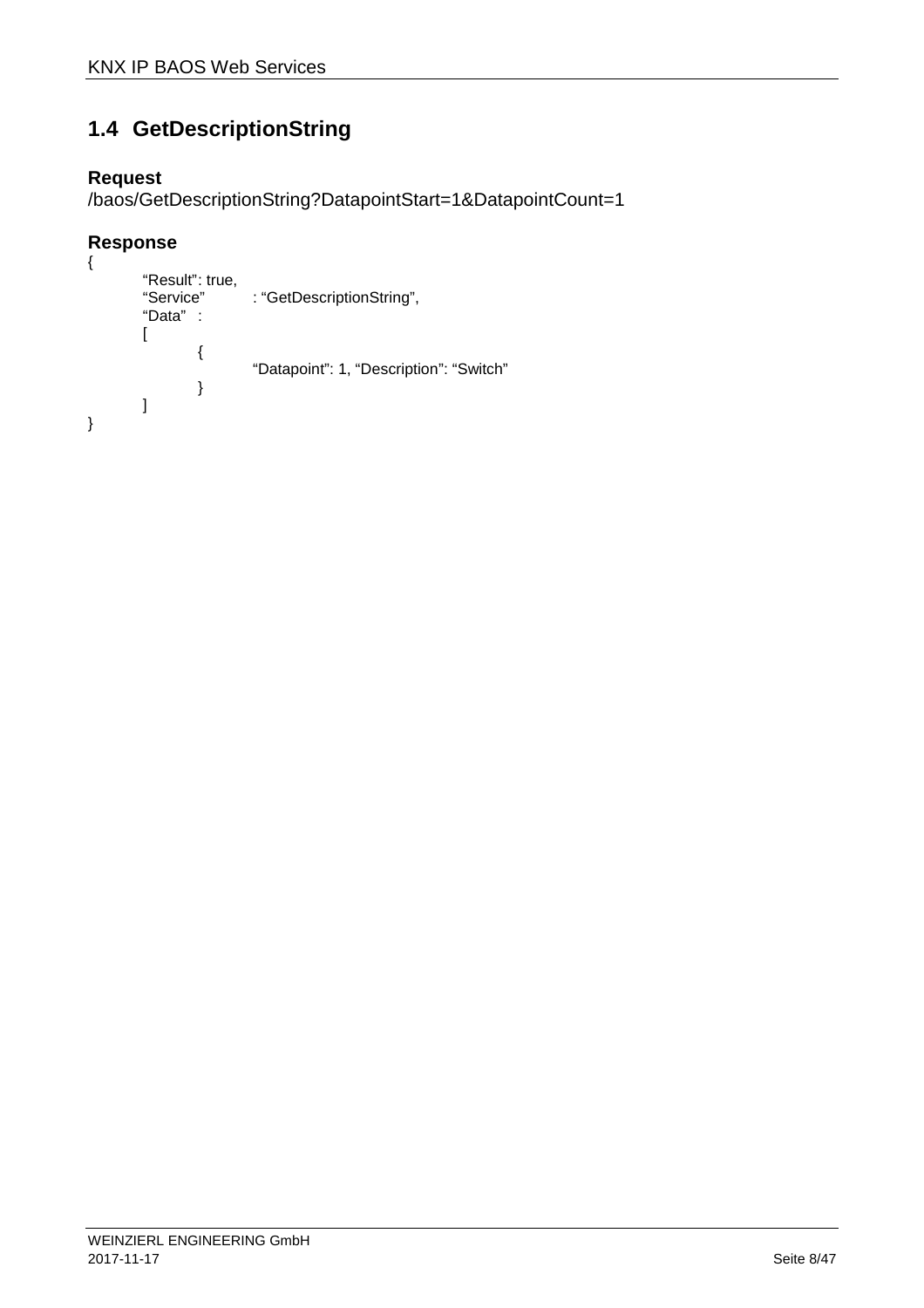# **1.5 GetDatapointValue**

### **Request**

/baos/GetDatapointValue?DatapointStart=1&DatapointCount=1&Format=Raw

### **Response**

```
{ 
        "Result" : true,
        "Service" : "GetDatapointValue",
        "Data" : 
        \sqrt{2}{ 
                           "Datapoint": 1, 
                          "Format": "RAW", 
                          "Length": 1, 
                          "State": 0, 
                          "Value": 0 
                 } 
        ] 
}
```
The desired format of the datapoint value is chosen by changing the parameter "Format".

The following formats are supported:

| Raw     | RAW-Format: Data as array (byte-by-byte)               |
|---------|--------------------------------------------------------|
| Default | Datapoint type (DPT), like the definition in Parameter |

The following DPTs are supported:

| DPT <sub>1</sub>  | 1 Bit (Boolean)                         |
|-------------------|-----------------------------------------|
| DPT2              | 2 Bit (Control)                         |
| DPT3              | 4 Bit (control Dimming, Control Blinds) |
| DPT4              | 8 Bit (Character Set)                   |
| DPT <sub>5</sub>  | 8 Bit Unsigned Value                    |
| DPT6              | 8 Bit Signed Value                      |
| DPT7              | 2 Byte Unsigned Value                   |
| DPT8              | 2 Byte Signed Value                     |
| DPT9              | 2 Byte Float Value                      |
| DPT <sub>10</sub> | 3 Byte (Time)                           |
| DPT11             | 3 Byte (Date)                           |
| DPT <sub>12</sub> | 4 Byte Unsigned Value                   |
| DPT <sub>13</sub> | 4 Byte Signed Value                     |
| DPT14             | 4 Byte Float Value                      |
| DPT <sub>15</sub> | 4 Byte (Access)                         |
| DPT <sub>16</sub> | 14 Byte (String)                        |
| DPT <sub>17</sub> | 1 Byte (Scene Number)                   |
| DPT <sub>18</sub> | 1 Byte (Scene Control)                  |
|                   |                                         |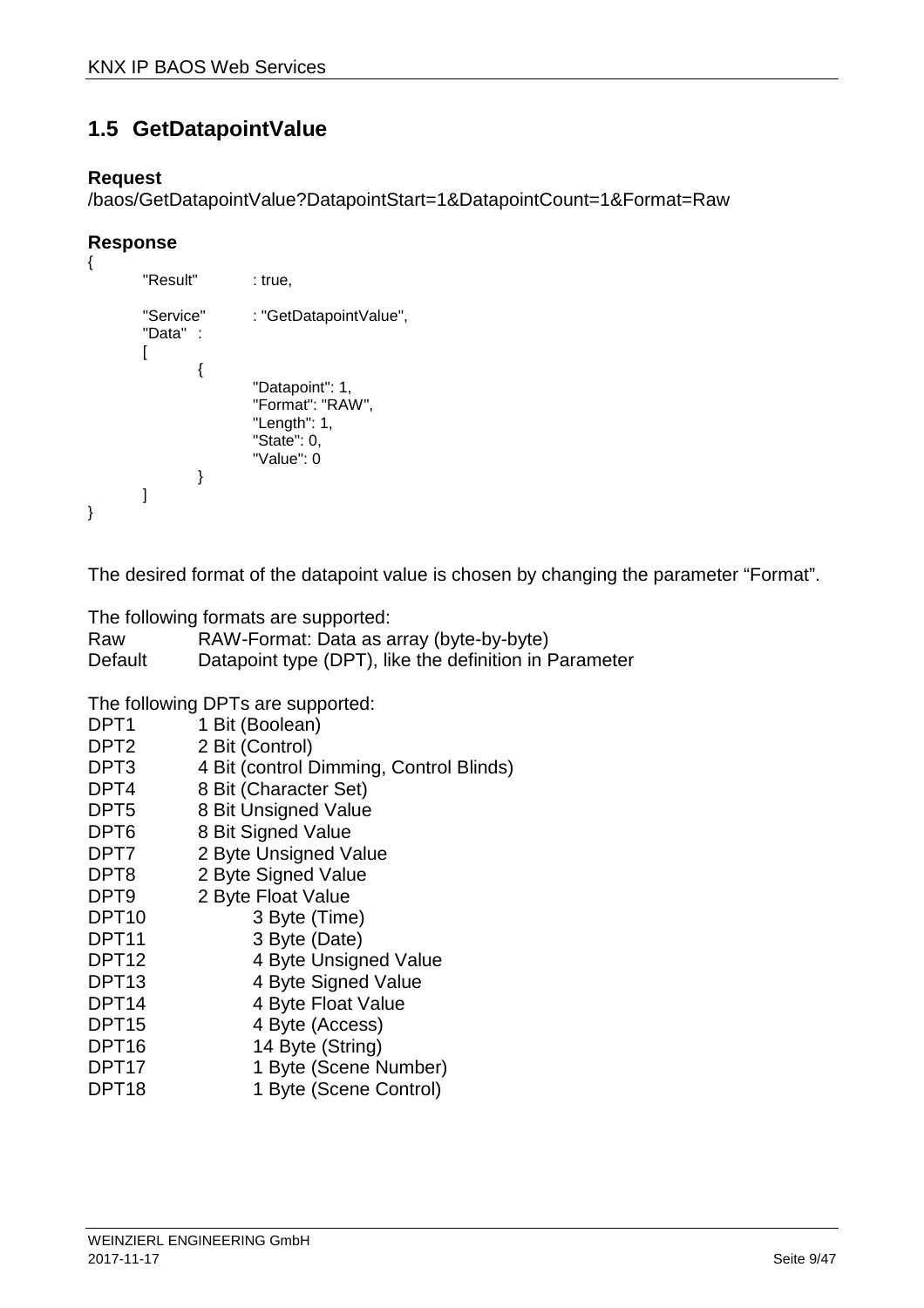### **1.5.1 Example RAW-Format**

### **Request**

/baos/GetDatapointValue?DatapointStart=1&DatapointCount=1&Format=Raw

### **Response**

```
{ 
          "Result" : true, 
          "Service" : "GetDatapointValue",
          "Data" : 
          \overline{[}{ 
                               "Datapoint": 1, 
                               "Format": "RAW", 
                              "Length": 4, 
                              "State": 0, 
                              "Value": [0, 50, 200, 3] 
                    } 
          ] 
}
```
# **1.5.2 Example DPT1-Format (Boolean)**

### **Request**

/baos/GetDatapointValue?DatapointStart=1&DatapointCount=1&Format=Default

```
{ 
         "Result" : true, 
         "Service" : "GetDatapointValue",
         "Data" : 
         \Gamma{ 
                             "Datapoint": 1, 
                             "Format": "DPT1", 
                             "Length": 1, 
                             "State": 0, 
                             "Value": false 
                   } 
         ] 
}
```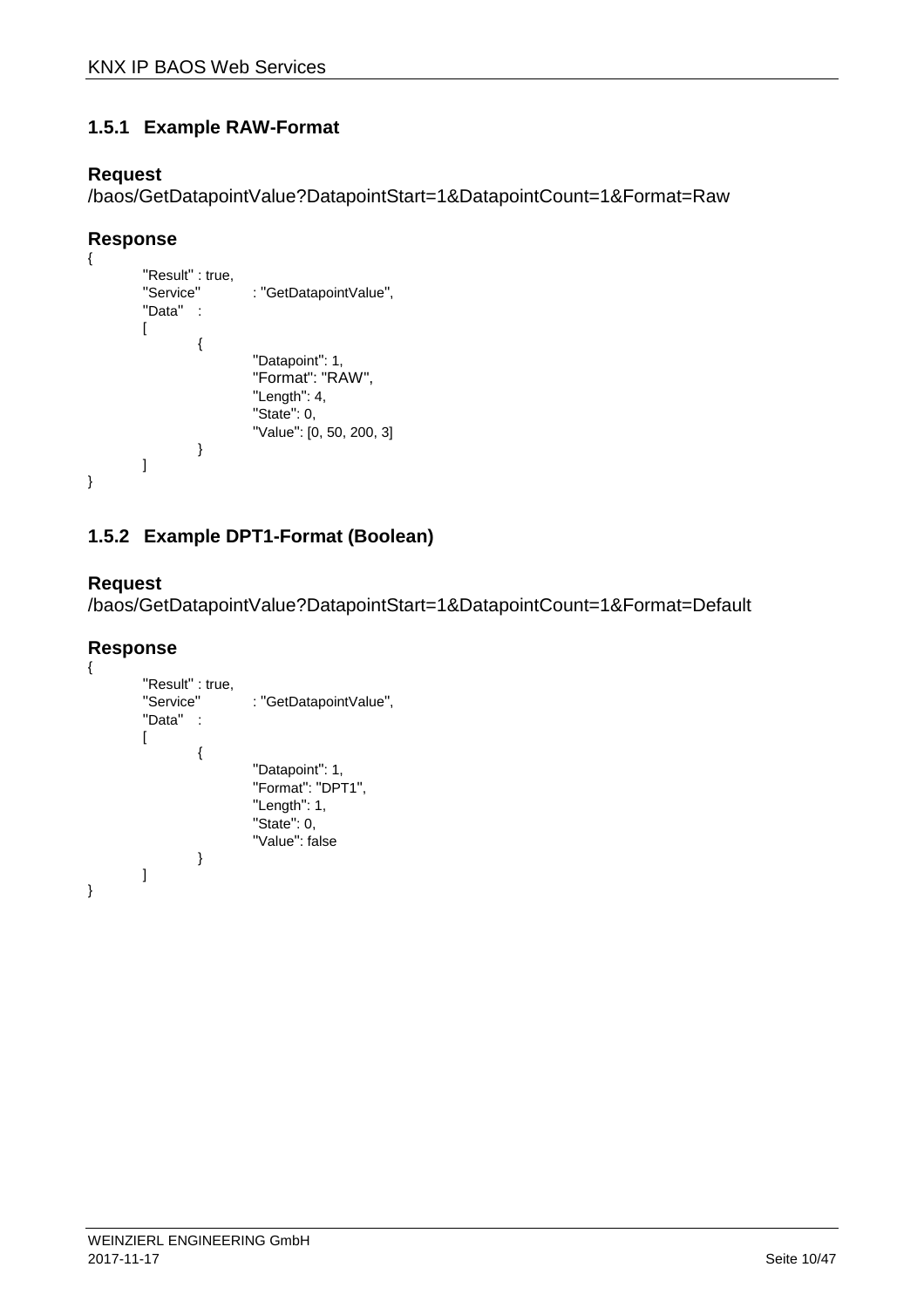### **1.5.3 Example DPT2-Format (Control, 2 Bit)**

### **Request**

/baos/GetDatapointValue?DatapointStart=2&DatapointCount=1&Format=Default

```
{ 
         "Result" : true,<br>"Service" : "Getl
                        : "GetDatapointValue",
         "Data": 
         \overline{[}{ 
                          "Datapoint": 2, 
              "Format": "DPT2",
              "Length": 1, 
                          "State": 0, 
                          "Value": 
                          { 
                                      "Control": false, 
                                      "Code": false 
                         } 
           } 
         ] 
}
```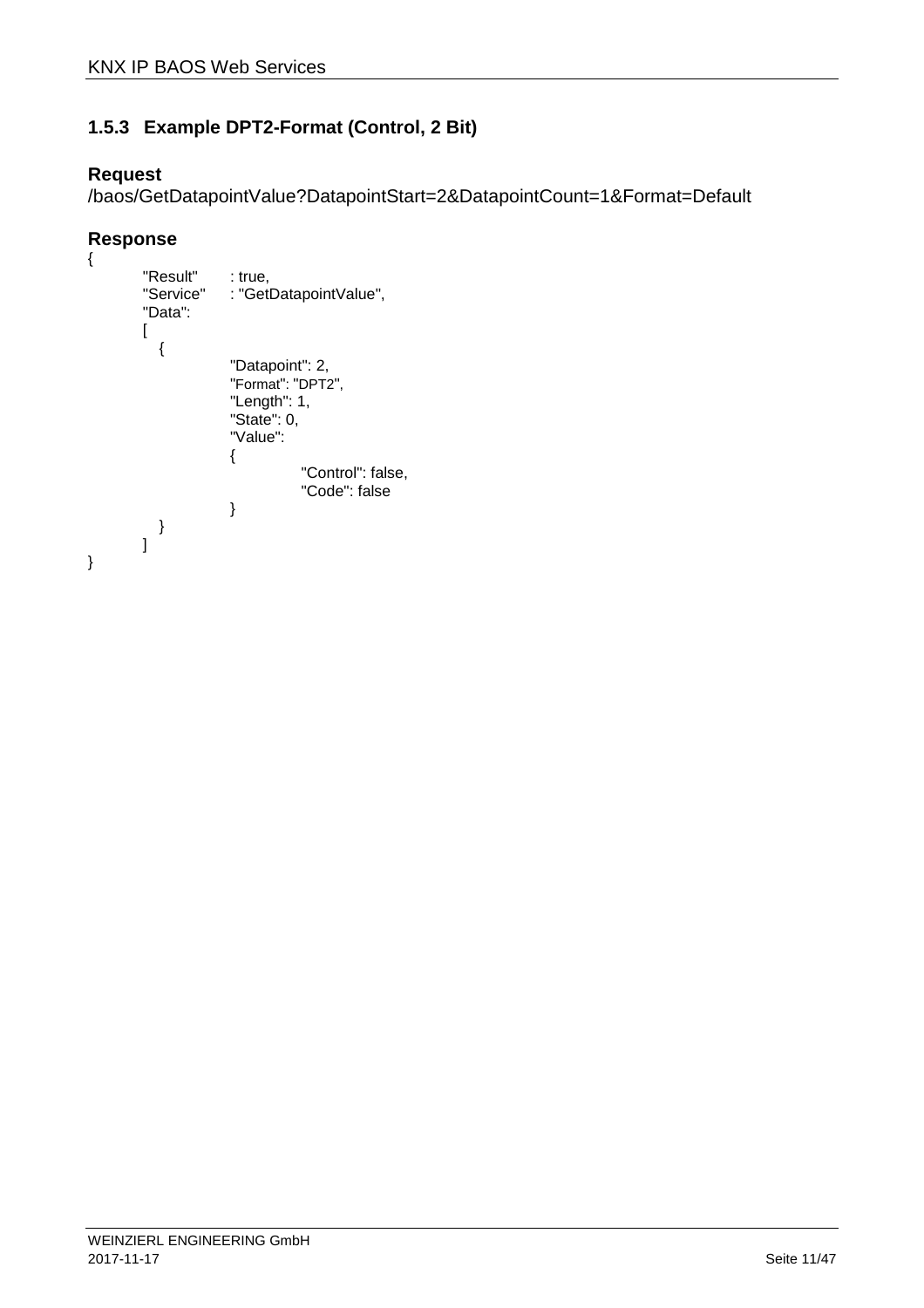### **1.5.4 Example DPT3-Format (Control Dimming, Control Blinds, 3 Byte)**

Relative Dim: brighter, step 3

### **Request**

/baos/GetDatapointValue?DatapointStart=1&DatapointCount=1&Format=Default

#### **Response**

```
{ 
        "Result" : true, 
        "Service" : "GetDatapointValue",
        "Data" : 
        \sqrt{2}{ 
                          "Datapoint": 1, 
                         "Format": "DPT3", 
                         "Length": 1, 
                         "State": 0, 
                         "Value": 
        \{ "Control": true, 
                                  "StepCode": 3 
         } 
                } 
        ] 
}
```
Relative dim: darker, step 2

#### **Request**

/baos/GetDatapointValue?DatapointStart=1&DatapointCount=1&Format=Default

```
{ 
        "Result" : true, 
        "Service" : "GetDatapointValue",
        "Data" : 
        \lceil{ 
                          "Datapoint": 1, 
                         "Format": "DPT3", 
                         "Length": 1, 
                         "State": 0, 
                         "Value": 
        \{ "Control": false, 
                                  "StepCode": 2 
         } 
                } 
        ] 
}
```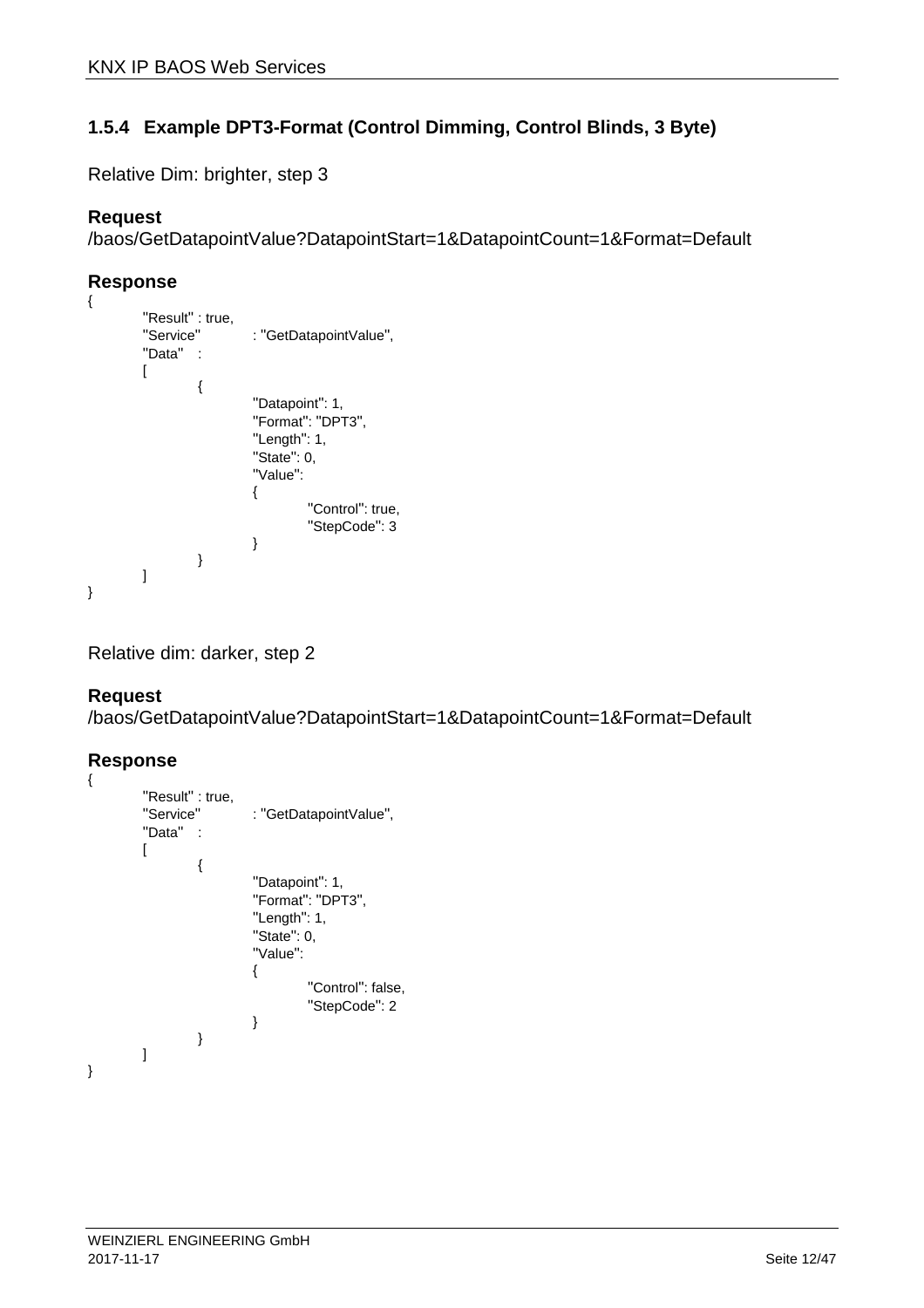#### Relative Dim: stop

### **Request**

/baos/GetDatapointValue?DatapointStart=1&DatapointCount=1&Format= Default

```
{ 
         "Result" : true,<br>"Service"
                          : "GetDatapointValue",
         "Data" : 
         \overline{[}{ 
                           "Datapoint": 1, 
                          "Format": "DPT3", 
                          "Length": 1, 
                          "State": 0, 
                          "Value": 
         \{ "Control": false, 
                           "StepCode": 0 
          } 
                 } 
        \bf{l}}
```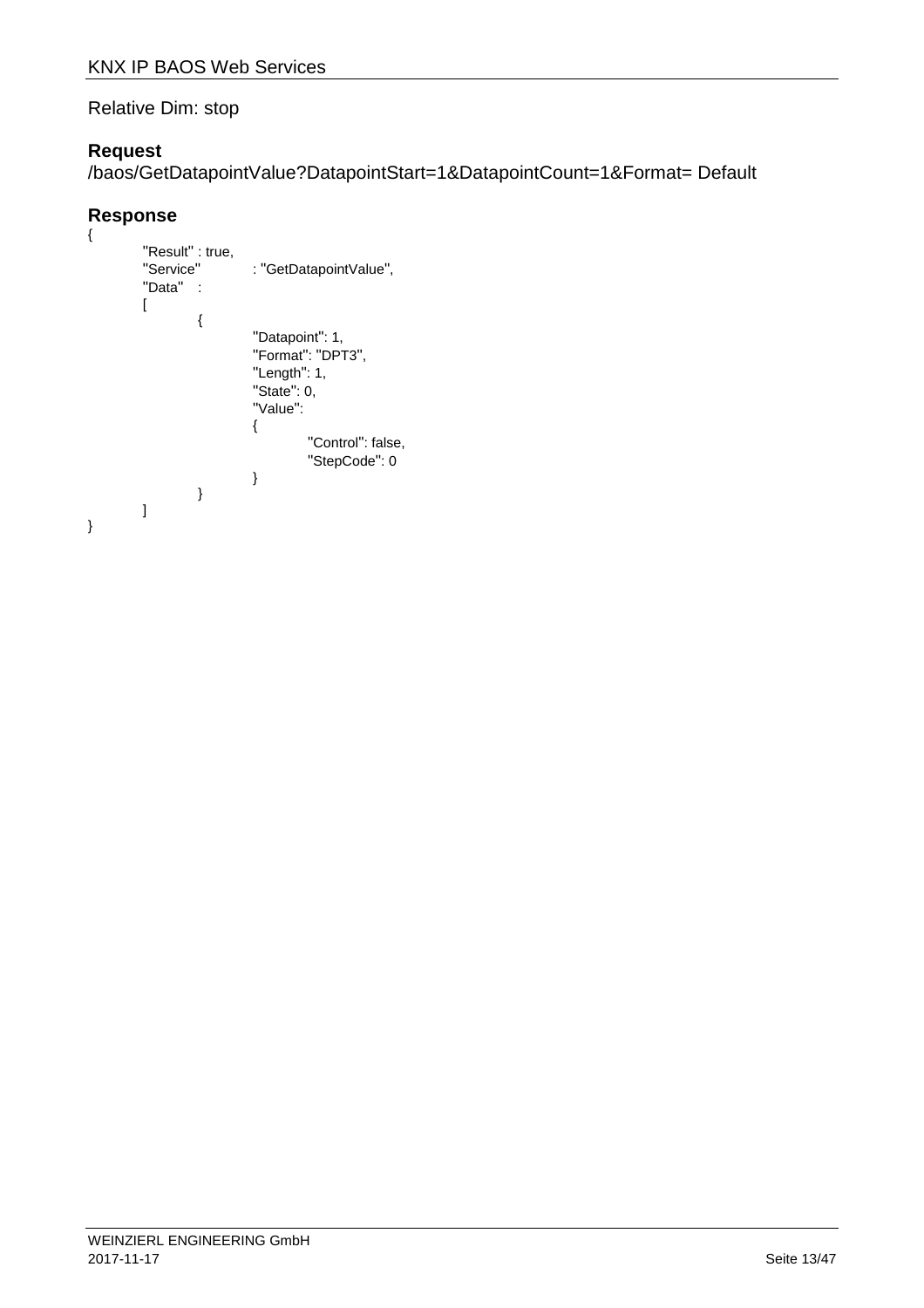### **1.5.5 Example DPT4-Format (Character Set, 1 Byte)**

### **Request**

/baos/GetDatapointValue?DatapointStart=4&DatapointCount=1&Format=Default

### **Response**

```
{ 
       "Result" : true,
       "Service" : "GetDatapointValue", 
       "Data" : 
         [ 
                  { 
                            "Datapoint": 4, 
        "Format": "DPT4",
        "Length": 1, 
                            "State": 0, 
                            "Value": "A" 
                  } 
         ] 
}
```
### **1.5.6 Example DPT5-Format (Unsigned Value, 1 Byte)**

#### **Request**

/baos/GetDatapointValue?DatapointStart=5&DatapointCount=1&Format=Default

```
{ 
         "Result" : true,<br>"Service" : "Get
                        : "GetDatapointValue",
         "Data" : 
            \sqrt{ }\{ "Datapoint": 5, 
                                      "Format": "DPT5",
                                      "Length": 1, 
                                      "State": 0, 
                                      "Value": 20 
                         } 
             ] 
}
```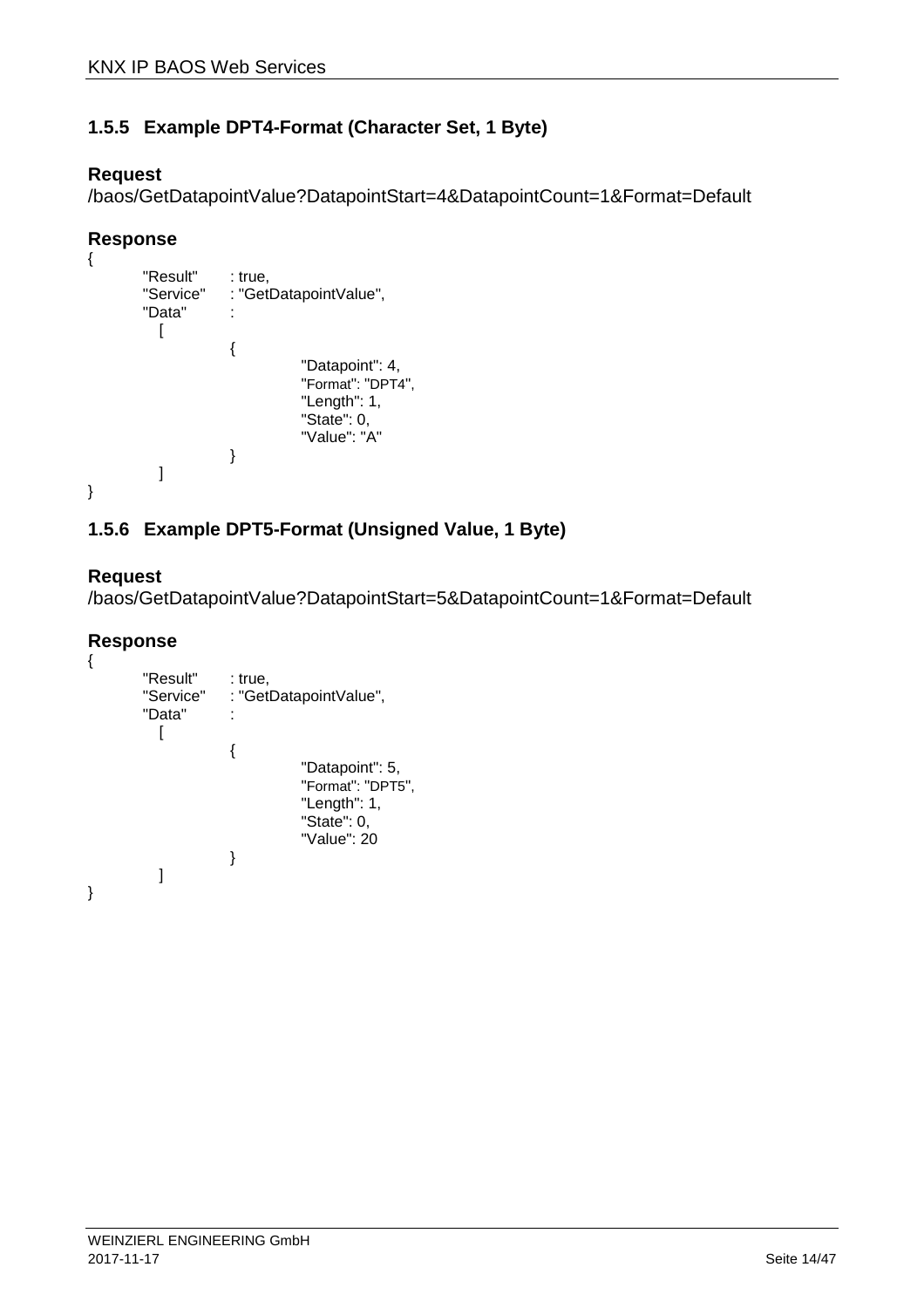### **1.5.7 Example DPT6-Format (Signed Value, 1 Byte)**

#### **Request**

/baos/GetDatapointValue?DatapointStart=6&DatapointCount=1&Format=Default

### **Response**

```
{ 
       "Result" : true,
       "Service" : "GetDatapointValue", 
       "Data" : 
        [ 
                   { 
                            "Datapoint": 6, 
          "Format": "DPT6",
          "Length": 1, 
                            "State": 0, 
                            "Value": -123 
                  } 
        ] 
}
```
### **1.5.8 Example DPT7-Format (Unsigned Value, 2 Byte)**

#### **Request**

/baos/GetDatapointValue?DatapointStart=1&DatapointCount=1&Format=Default

```
{ 
         "Result" : true, 
         "Service" : "GetDatapointValue",
         "Data" : 
         \Gamma{ 
                              "Datapoint": 1, 
                             "Format": "DPT7", 
                             "Length": 2, 
                             "State": 0, 
                             "Value": 8415 
                   } 
         ] 
}
```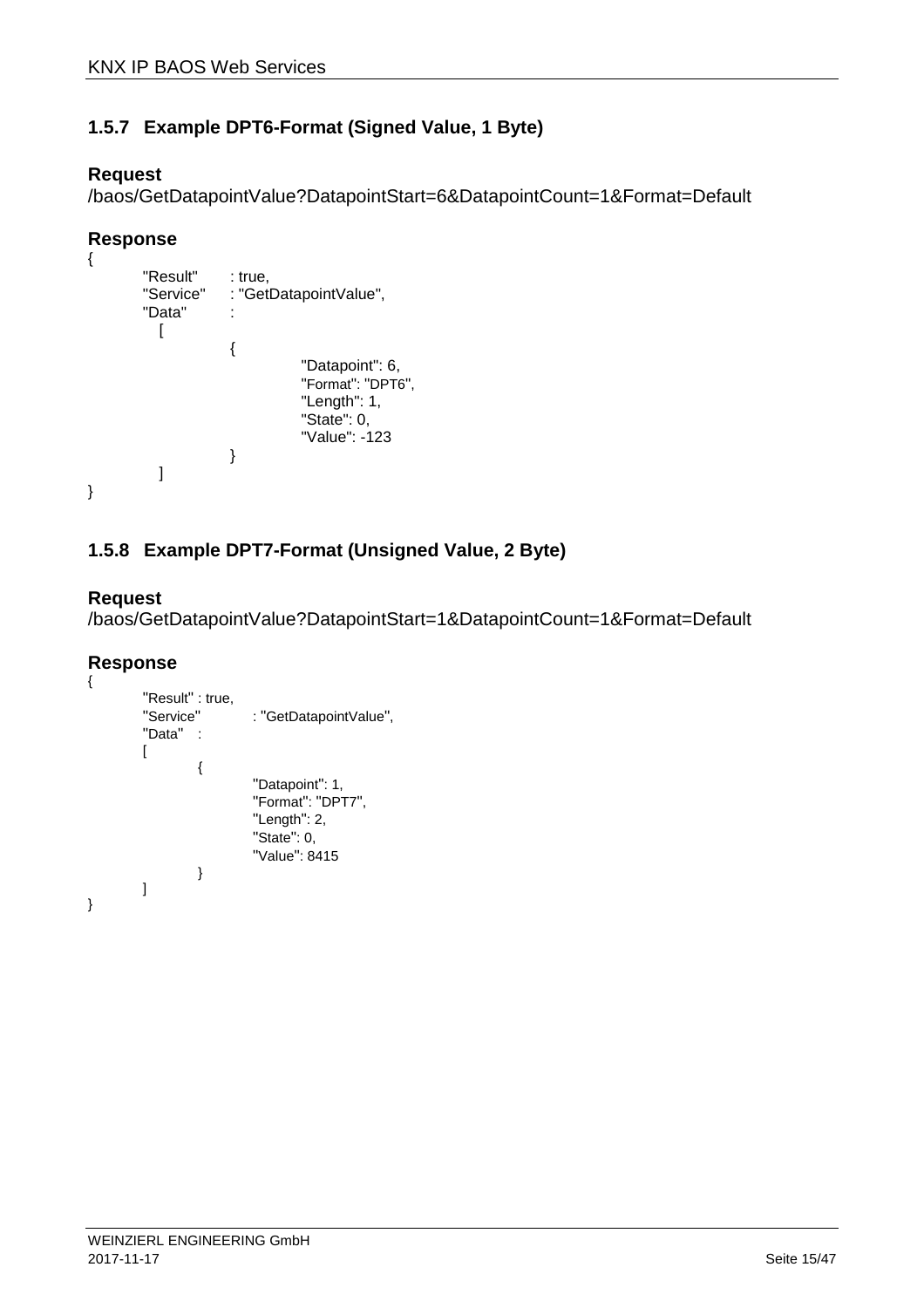### **1.5.9 Example DPT8-Format (Signed Value, 2 Byte)**

#### **Request**

/baos/GetDatapointValue?DatapointStart=1&DatapointCount=1&Format=Default

### **Response**

```
{ 
          "Result" : true, 
          "Service" : "GetDatapointValue",
          "Data" : 
          \overline{[}{ 
                               "Datapoint": 1, 
                              "Format": "DPT8", 
                              "Length": 2, 
                              "State": 0, 
                              "Value": -837 
                    } 
          ] 
}
```
### **1.5.10 Example DPT9-Format (Float, 2 Byte)**

#### **Request**

/baos/GetDatapointValue?DatapointStart=1&DatapointCount=1&Format=Default

```
{ 
           "Result" : true,<br>"Service"
                                 : "GetDatapointValue",
           "Data" : 
           \sqrt{2}{ 
                                  "Datapoint": 1, 
                                 "Format": "DPT9", 
                                 "Length": 2, 
                                 "State": 0, 
                                 "Value": 22.5 
                      } 
           ] 
}
```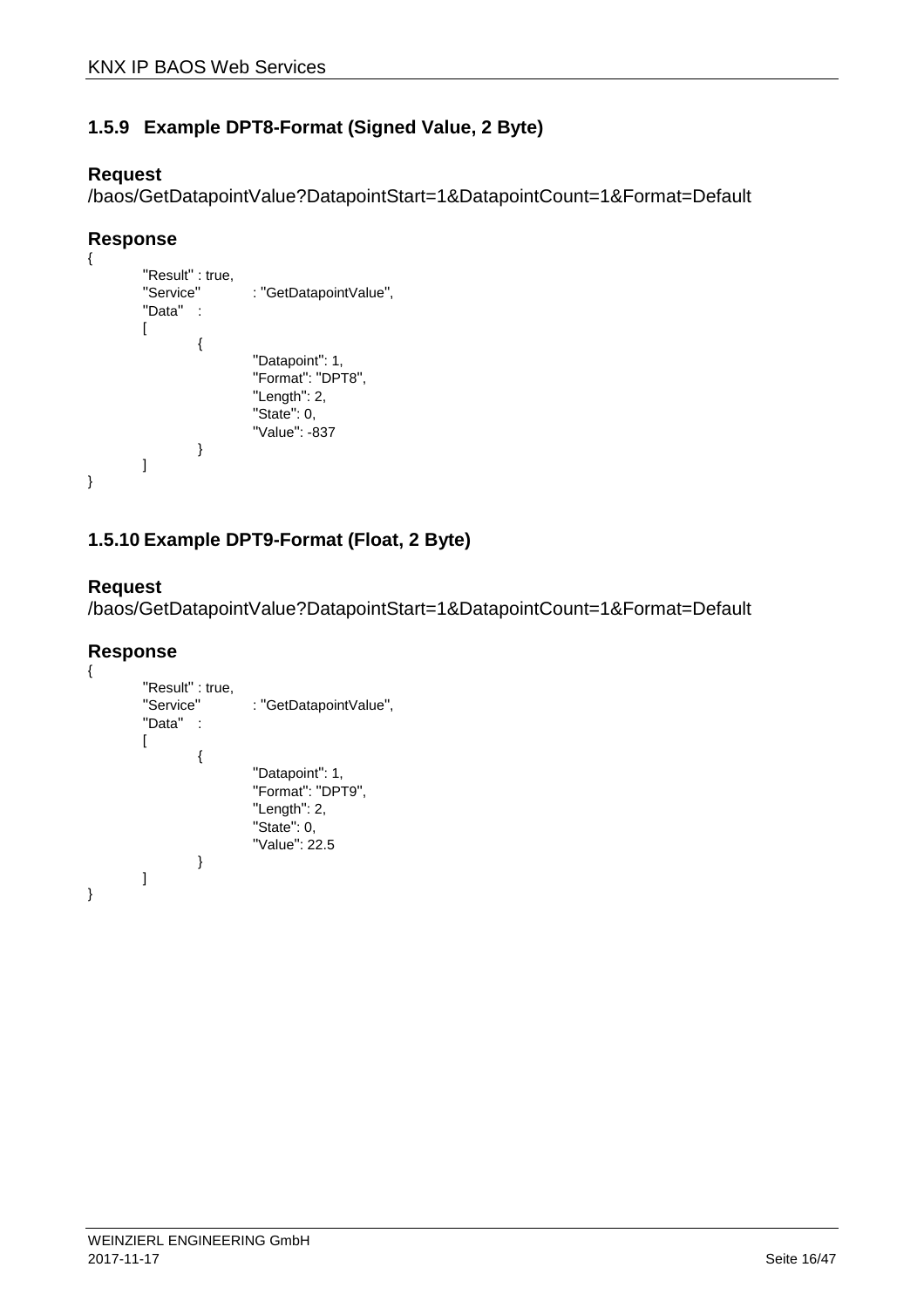### **1.5.11 Example DPT10-Format (Time, 3 Byte)**

### **Request**

/baos/GetDatapointValue?DatapointStart=1&DatapointCount=1&Format=Default

### **Response**

```
{ 
          "Result" : true, 
          "Service" : "GetDatapointValue",
          "Data" : 
         \Gamma{ 
                              "Datapoint": 1, 
                             "Format": "DPT10", 
                             "Length": 3, 
                             "State": 0, 
                             "Value": 
                             { 
                                       "Weekday": "Monday", 
                                       "Hour": 10, 
                                       "Minute": 45, 
                                       "Second": 30 
                             } 
                   } 
         ] 
}
```
### **1.5.12 Example DPT11-Format (Date, 3 Bytes)**

#### **Request**

/baos/GetDatapointValue?DatapointStart=1&DatapointCount=1&Format=Default

```
Response 
{ 
          "Result" : true,<br>"Service"
                                : "GetDatapointValue",
          "Data" : 
          \overline{[}{ 
                                 "Datapoint": 1, 
                                "Format": "DPT11", 
                                "Length": 3, 
                                "State": 0, 
                                "Value": 
                                { 
                                           "Day": 31, 
                                           "Month": 12, 
                                           "Year": 2009 
                                } 
                     } 
          ] 
}
```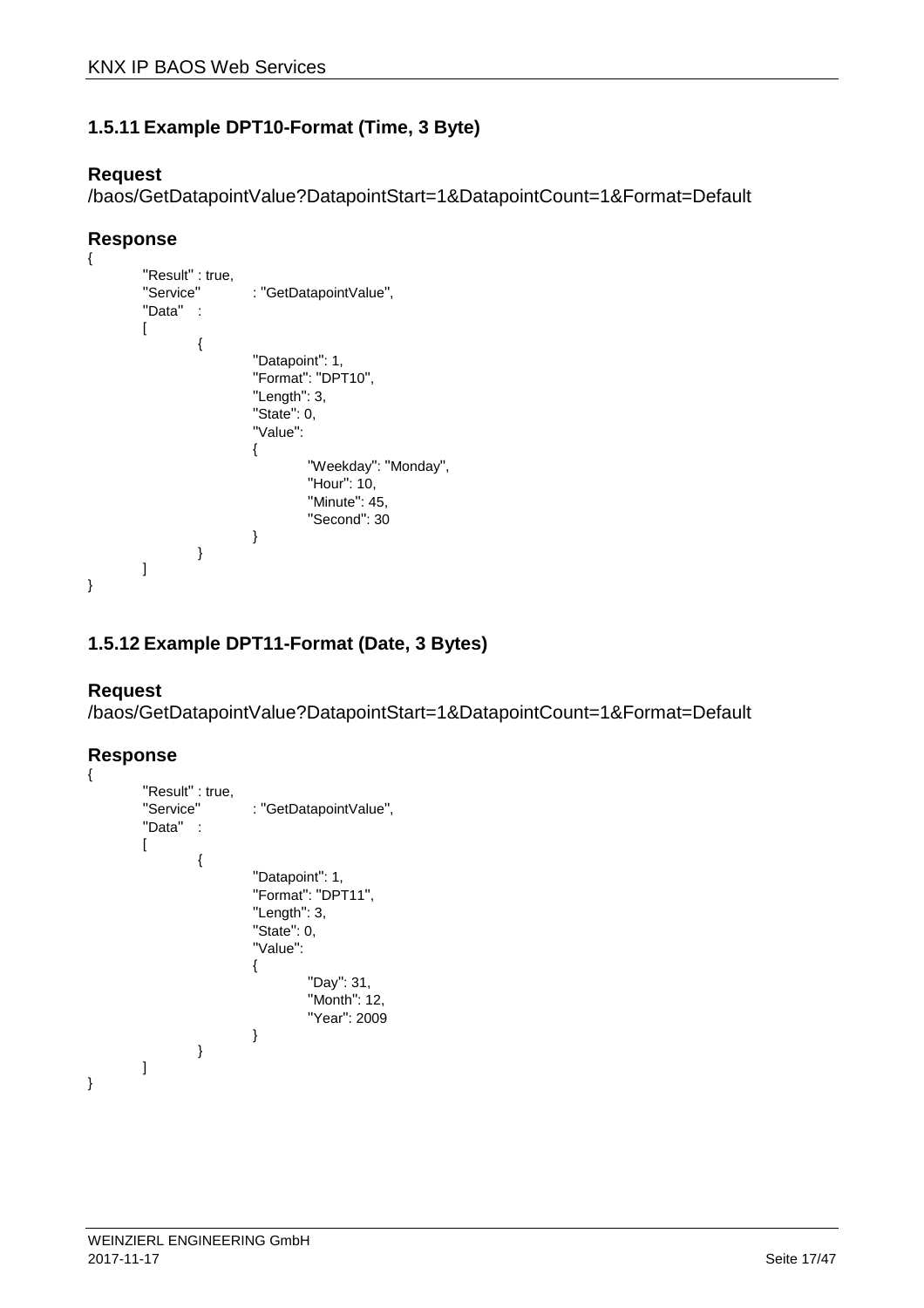### **1.5.13 Example DPT12-Format (Unsigned Value, 4 Byte)**

### **Request**

/baos/GetDatapointValue?DatapointStart=1&DatapointCount=1&Format=Default

### **Response**

```
{ 
          "Result" : true,<br>"Service" : "Get
                          : "GetDatapointValue",
          "Data" : 
             [ 
                           { 
                                         "Datapoint": 12, 
                                         "Length": 3, 
                                         "State": 0, 
                                         "Value": 12345 
                           } 
             ] 
}
```
### **1.5.14 Example DPT13-Format (Signed Value, 4 Byte)**

#### **Request**

/baos/GetDatapointValue?DatapointStart=1&DatapointCount=1&Format=Default

```
{ 
          "Result" : true,<br>"Service" : "Get
                           : "GetDatapointValue",
          "Data" : 
             \lceil { 
                                          "Datapoint": 13, 
                                          "Length": 4, 
                                          "State": 0, 
                                         "Value": -12345 
                           } 
             ] 
}
```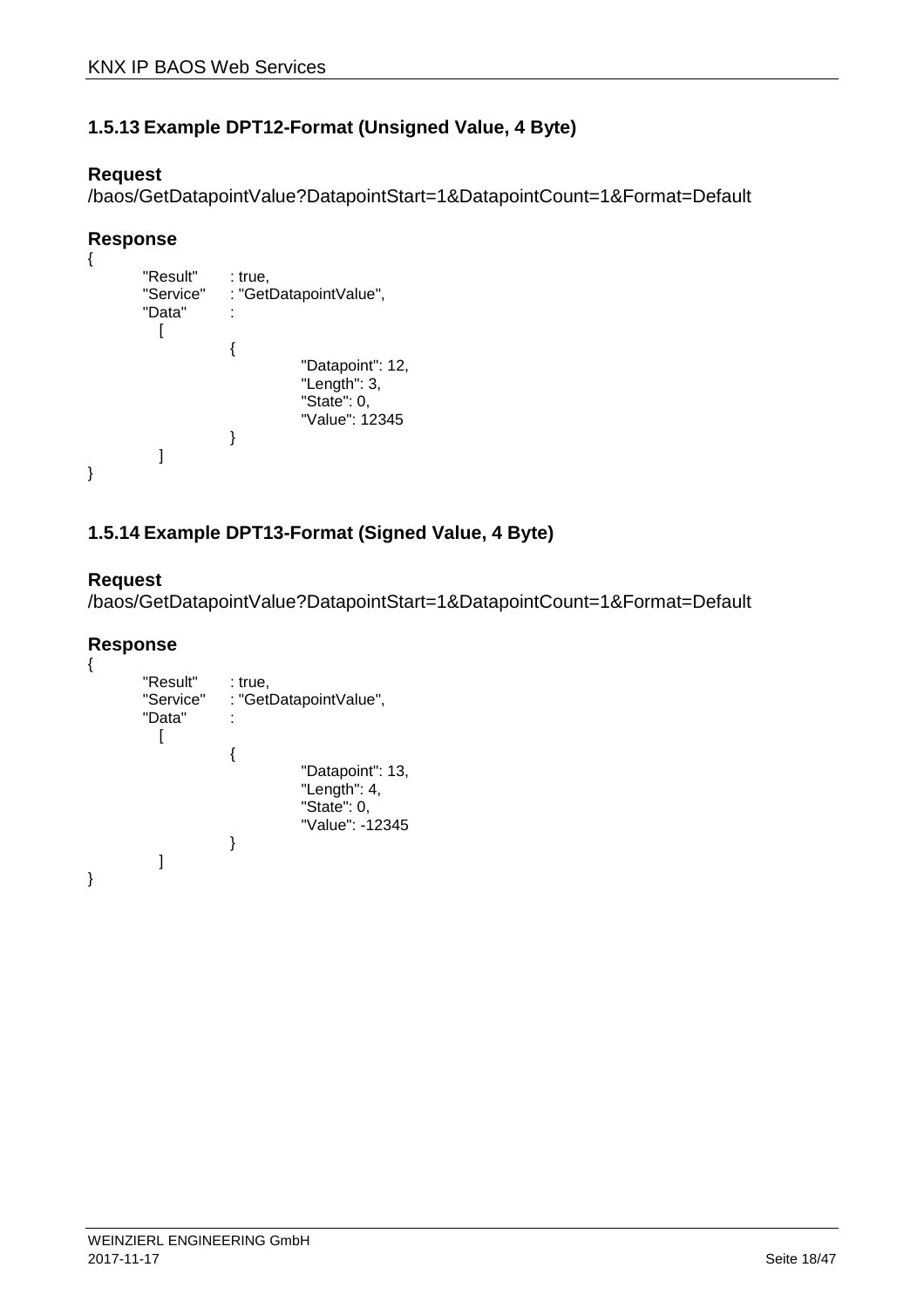### **1.5.15 Example DPT14-Format (Float. 4 Byte)**

#### **Request**

/baos/GetDatapointValue?DatapointStart=1&DatapointCount=1&Format=Default

### **Response**

```
{ 
         "Result" : true,
         "Service" : "GetDatapointValue", 
         "Data" : 
           [ 
                        { 
                                   "Datapoint": 14, 
                                   "Length": 4, 
                                   "State": 0, 
                                   "Value": 22.157 
                        } 
           ] 
}
```
### **1.5.16 Example DPT15-Format (Access, 14 Byte)**

#### **Request**

/baos/GetDatapointValue?DatapointStart=1&DatapointCount=1&Format=Default

```
{ 
        "Result" : true, 
        "Service" : "GetDatapointValue",
        "Data" : 
        \sqrt{2}{ 
                          "Datapoint": 1, 
                         "Format": "DPT15", 
                         "Length": 4, 
                         "State": 0, 
                         "Value": 
         \{ "Code": 45615, 
                                   "Index": 5, 
                                   "FlagError": true, 
                                   "FlagPermission": false, 
                                  "FlagReadDirection": false, 
                                  "FlagEncrypted": true 
          } 
                } 
        ] 
}
```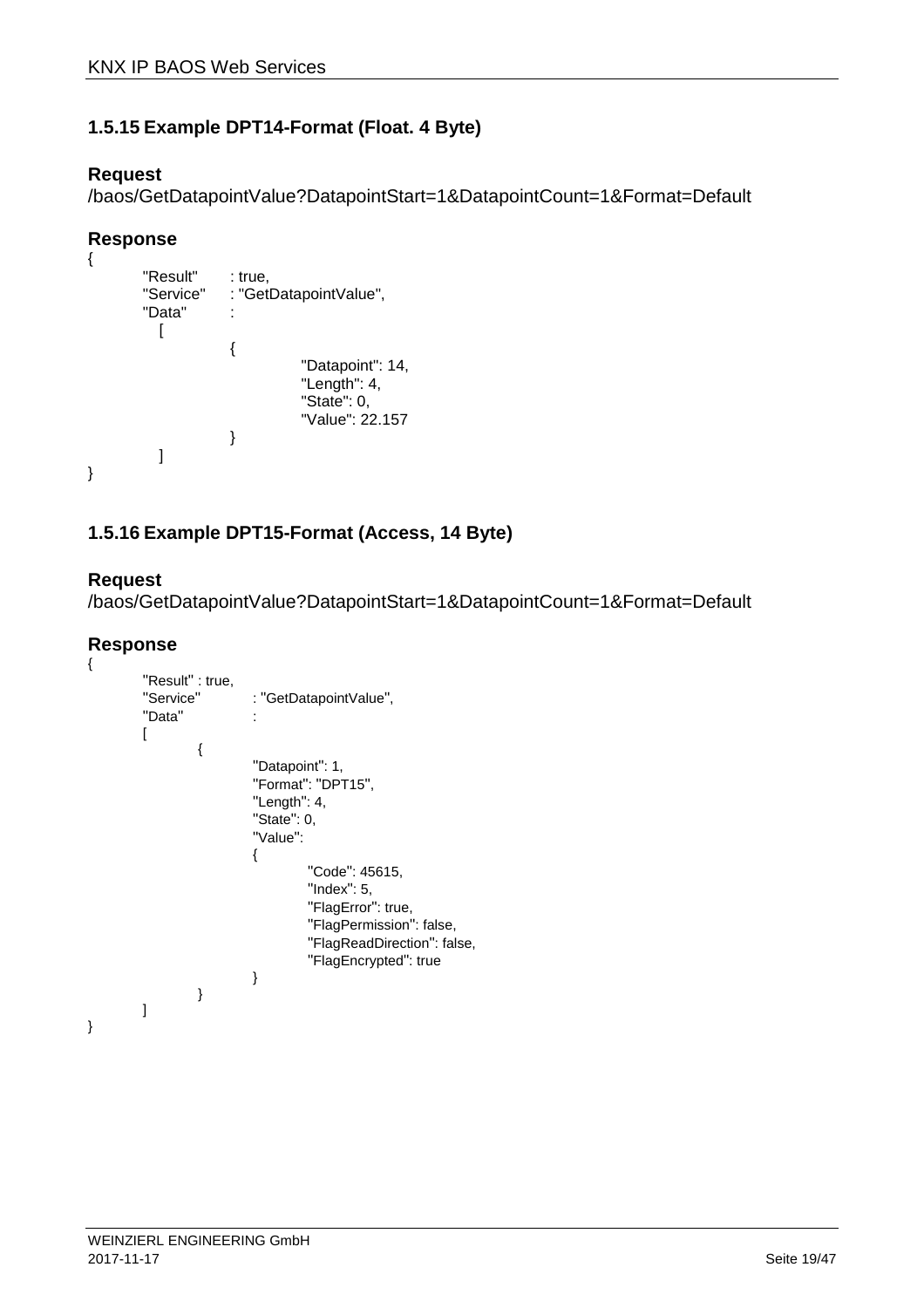### **1.5.17 Example DPT16-Format (String, 14 Byte)**

### **Request**

/baos/GetDatapointValue?DatapointStart=1&DatapointCount=1&Format=Default

### **Response**

```
{ 
         "Result" : true, 
         "Service" : "GetDatapointValue",
         "Data" : 
         \overline{[}{ 
                             "Datapoint": 1, 
                            "Format": "DPT16", 
                            "Length": 14, 
                            "State": 0, 
                            "Value": "Test"
                  } 
         ] 
}
```
### **1.5.18 Example DPT17-Format (Scene Number, 1 Byte)**

### **Request**

/baos/GetDatapointValue?DatapointStart=1&DatapointCount=1&Format=Default

```
{ 
         "Result" : true,
         "Service" : "GetDatapointValue", 
         "Data" : 
            \overline{ } { 
                                     "Datapoint": 17, 
                                     "Length": 14, 
                                     "State": 0, 
                                     "Value": 0 
                         } 
            ] 
}
```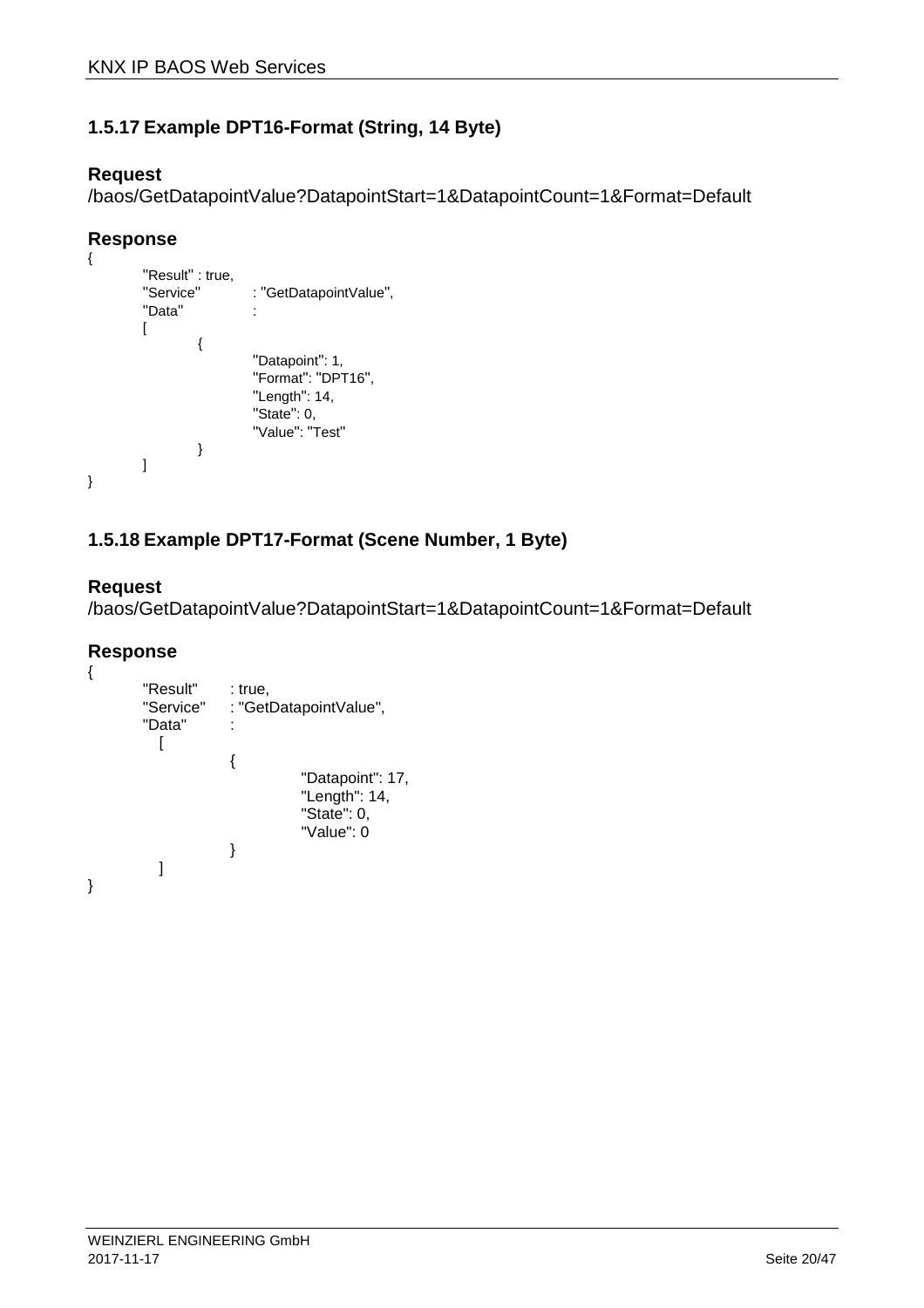### **1.5.19 Example DPT18-Format (Scene Control, 1 Byte)**

### **Request**

/baos/GetDatapointValue?DatapointStart=1&DatapointCount=1&Format=Default

```
{ 
          "Result" : true,<br>"Service" : "Getl
                         : "GetDatapointValue",
          "Data" : 
            \overline{1}{ 
                           "Datapoint": 18, 
                     "Length": 1, 
                     "State": 0, 
                           "Value": 
                           { 
                                        "Control": false, 
                                        "Scene": 0 
                          } 
                   } 
            ] 
}
```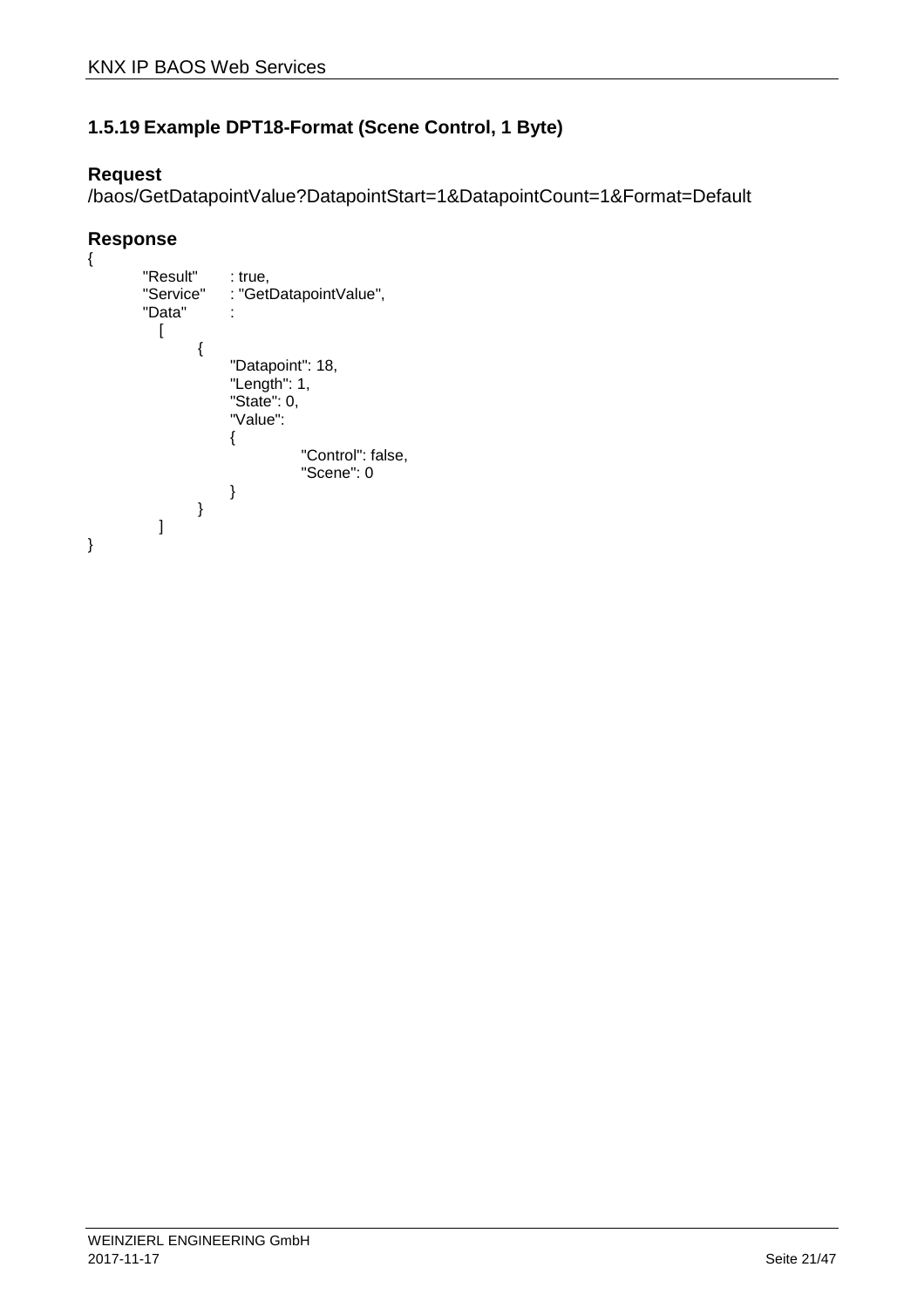# **1.6 SetDatapointValue**

### **Request**

```
/baos/SetDatapointValue?Datapoint=1&Format=RAW&Length=1&Value=0 
/baos/SetDatapointValue?Datapoint=1&Format=RAW&Command=SetSendVal&Length=1
&Value=0
```
### **Response**

```
{ 
       "Result": true
       "Service" : "SetDatapointValue"
}
```
This service is limited to one data point.

If the parameter "Command" is not stated in the request, "Set new value and send on bus" is executed.

Commands:

| SetVal           | Set new value                            |
|------------------|------------------------------------------|
| SendVal          | Send value on bus                        |
|                  | SetSendVal Set new value and send on bus |
| ReadVal          | Read new value via bus                   |
| <b>C</b> lrState | Clear datapoint transmission state       |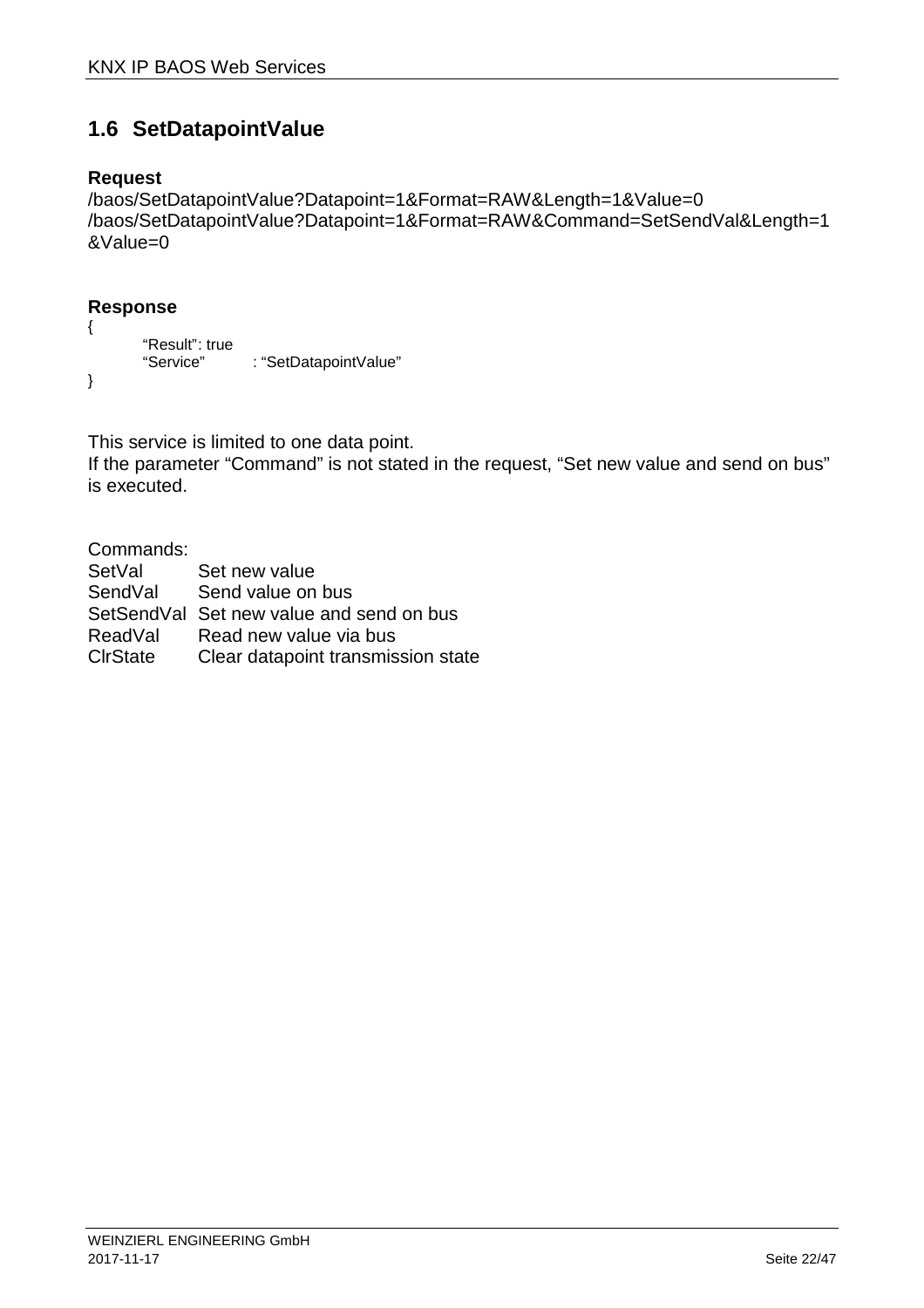### **1.6.1 Example RAW-Format (hexadecimal)**

RAW-Format (hexadecimal) length 1 Byte:

#### **Request**

```
/baos/SetDatapointValue?Datapoint=1&Format=Raw&Length=1&Value=0xA2
```
#### **Response**

{

}

```
"Result": true
"Service" : "SetDatapointValue"
```

```
RAW-Format (hexadecimal) length 2 Byte:
```
#### **Request**

```
/baos/SetDatapointValue?Datapoint=1&Format=Raw&Length=2&Value=0x0055
```
### **Response**

```
{ 
       "Result": true
       "Service" : "SetDatapointValue"
}
```
RAW-Format (hexadecimal) length 4 Byte:

#### **Request**

```
/baos/SetDatapointValue?Datapoint=1&Format=Raw&Length=4&Value=0x12345678
```
#### **Response**

```
{ 
           "Result": true<br>"Service"
                                 : "SetDatapointValue"
}
```
RAW-Format (hexadecimal) length 14 Byte:

#### **Request**

```
/baos/SetDatapointValue?Datapoint=1&Format=Raw&Length=14&Value=0x11223344556
6778899AABBCCDDEE
```

```
{ 
           "Result": true<br>"Service"
                                : "SetDatapointValue"
}
```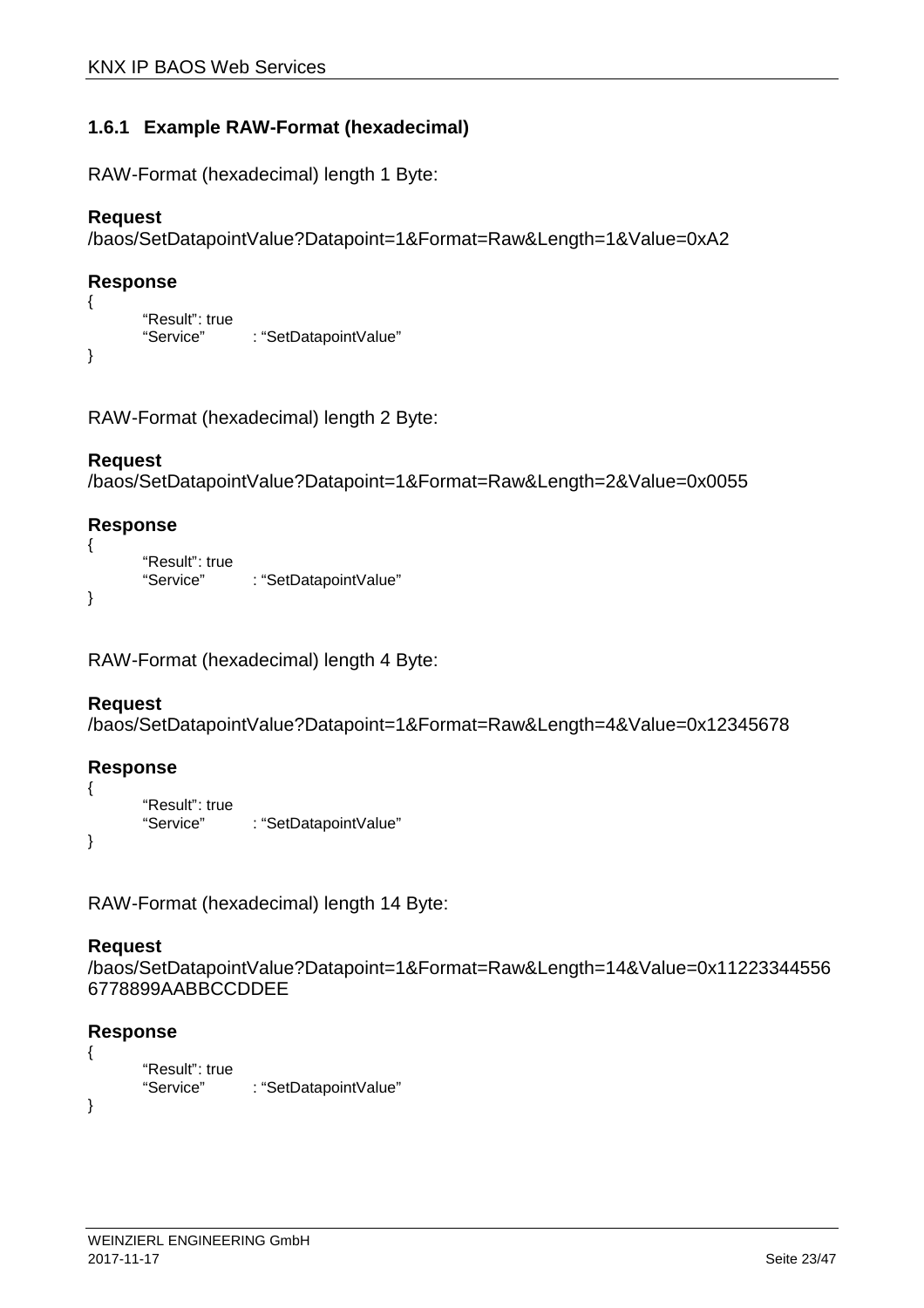### **1.6.2 Example RAW-Format (decimal)**

RAW-Format (hexadecimal) length 1 Byte:

### **Request**

```
/baos/SetDatapointValue?Datapoint=1&Format=Raw&Length=1&Value=25
```
#### **Response**

{

}

```
"Result": true<br>"Service"
                     : "SetDatapointValue"
```

```
RAW-Format (decimal) length 2 Byte:
```
### **Request**

```
/baos/SetDatapointValue?Datapoint=1&Format=Raw&Length=2&Value=42910
```
### **Response**

```
{ 
       "Result": true
       "Service" : "SetDatapointValue"
}
```

```
RAW-Format (decimal) length 4 Byte:
```
### **Request**

```
/baos/SetDatapointValue?Datapoint=1&Format=Raw&Length=4&Value=1575185641
```

```
{ 
           "Result": true<br>"Service"
                                 : "SetDatapointValue"
}
```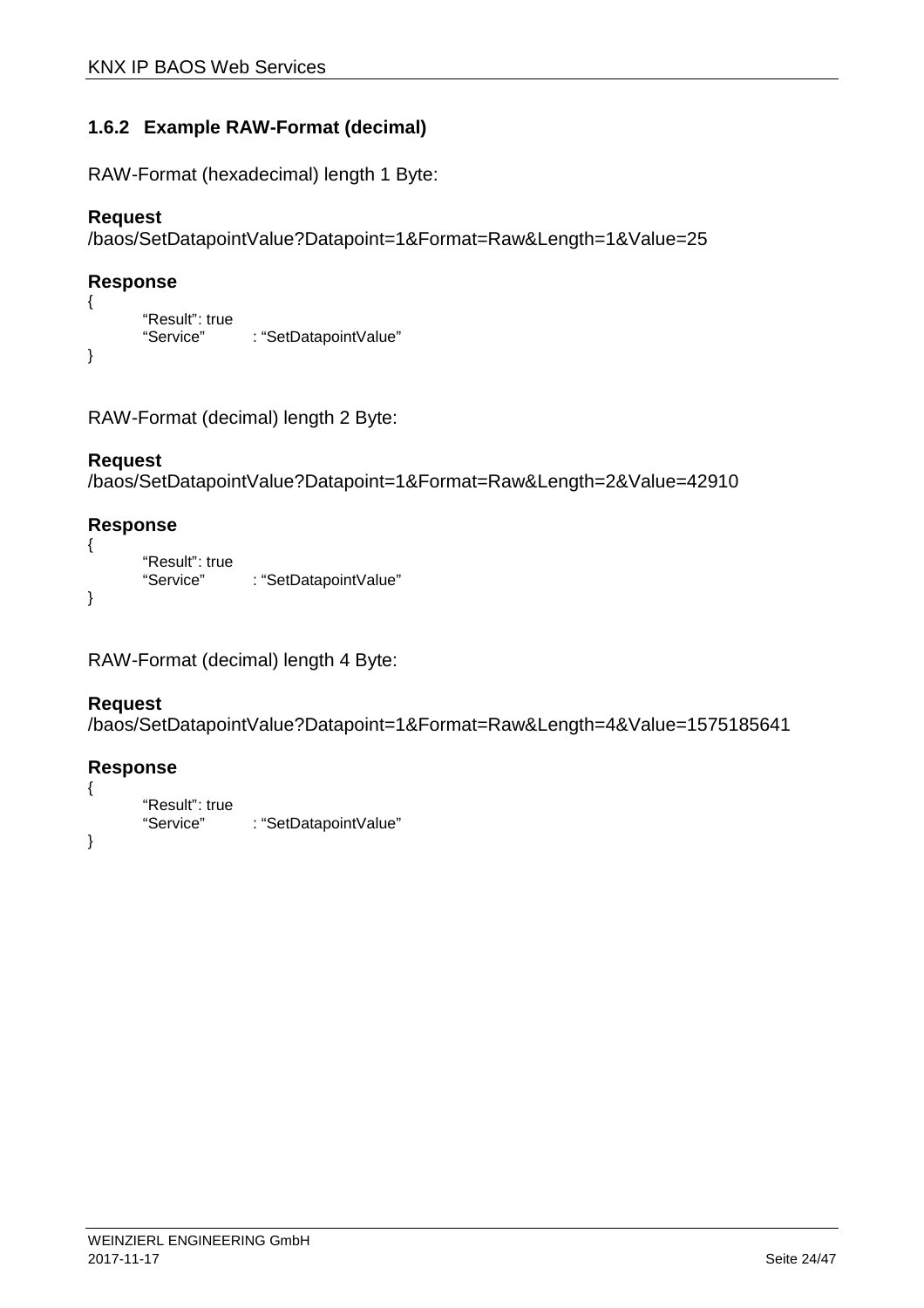### **1.6.3 Example DPT1-Format (Boolean, 1Bit)**

### **Request**

/baos/SetDatapointValue?Datapoint=1&Format=DPT1&Length=1&Value=true

### **Response**

```
{ 
       "Result": true
       "Service" : "SetDatapointValue"
}
```
### **Request**

/baos/SetDatapointValue?Datapoint=1&Format=DPT1&Length=1&Value=false

```
{ 
          "Result": true<br>"Service"
                              : "SetDatapointValue"
}
```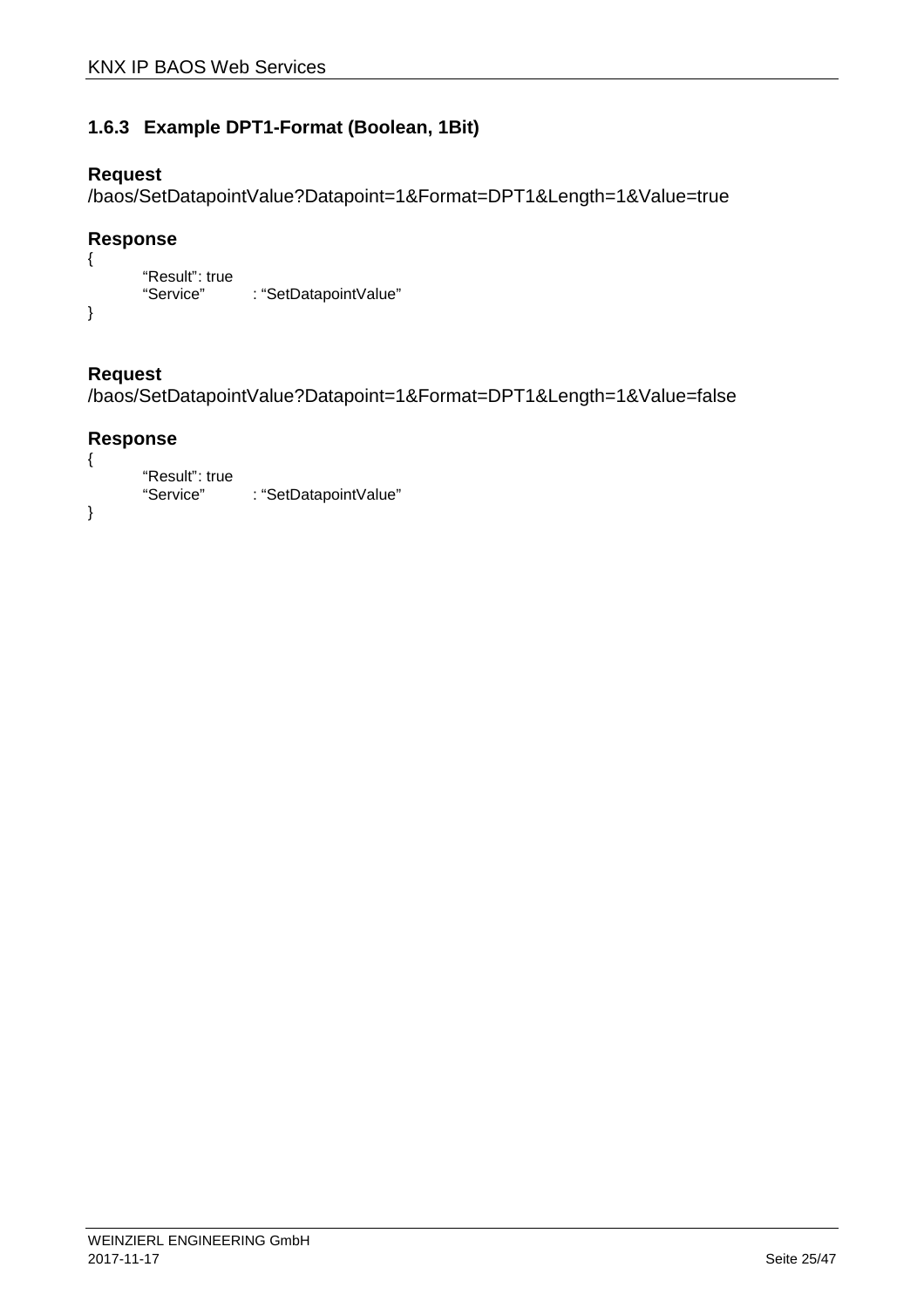### **1.6.4 Example DPT2-Format (Control, 2Bit)**

### **Request**

/baos/SetDatapointValue?Datapoint=1&Format=DPT2&Length=1&Value=true&Control=tru e

### **Response**

```
{ 
       "Result": true
       "Service" : "SetDatapointValue"
}
```
### **Request**

/baos/SetDatapointValue?Datapoint=1&Format=DPT2&Length=1&Value=false&Control=fa lse

```
{ 
          "Result": true<br>"Service"
                              : "SetDatapointValue"
}
```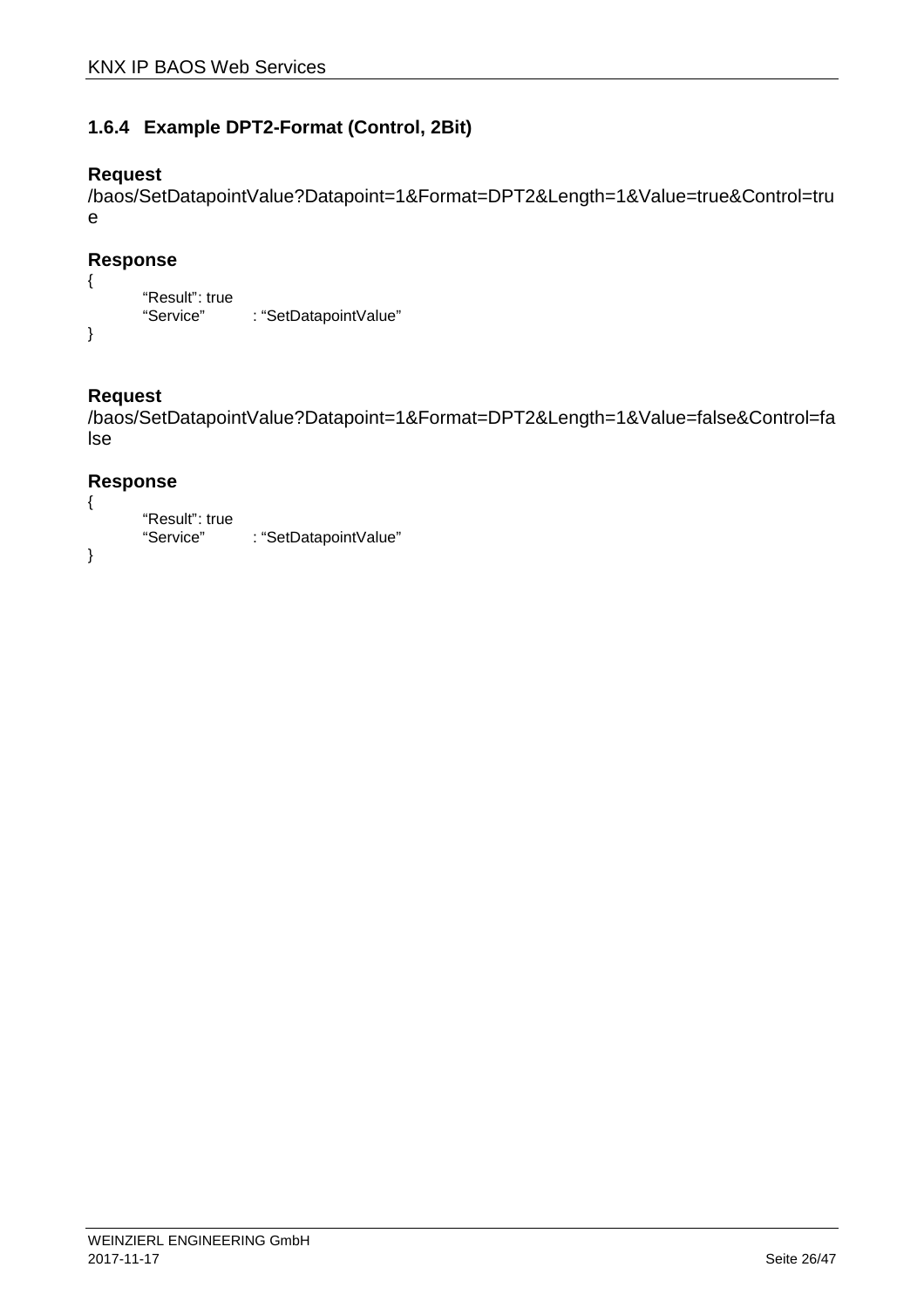### **1.6.5 Example DPT3-Format (Control Dimming, Control Blinds, 4 Bit)**

Relative Dim: lighter, step 3

#### **Request**

```
/baos/SetDatapointValue?Datapoint=1&Format=DPT3&Length=1&Control=true&StepCod
e=3
```
#### **Response**

```
{ 
       "Result": true
       "Service" : "SetDatapointValue"
}
```

```
Relative ´Dim: darker, step 1
```
#### **Request**

```
/baos/SetDatapointValue?Datapoint=1&Format=DPT3&Length=1&Control=false&StepCod
e=1
```
#### **Response**

```
{ 
       "Result": true
       "Service" : "SetDatapointValue"
}
```
Relative Dim: stop

#### **Request**

```
/baos/SetDatapointValue?Datapoint=1&Format=DPT3&Length=1&Control=false&StepCod
e=0
```

```
{ 
           "Result": true<br>"Service"
                                : "SetDatapointValue"
}
```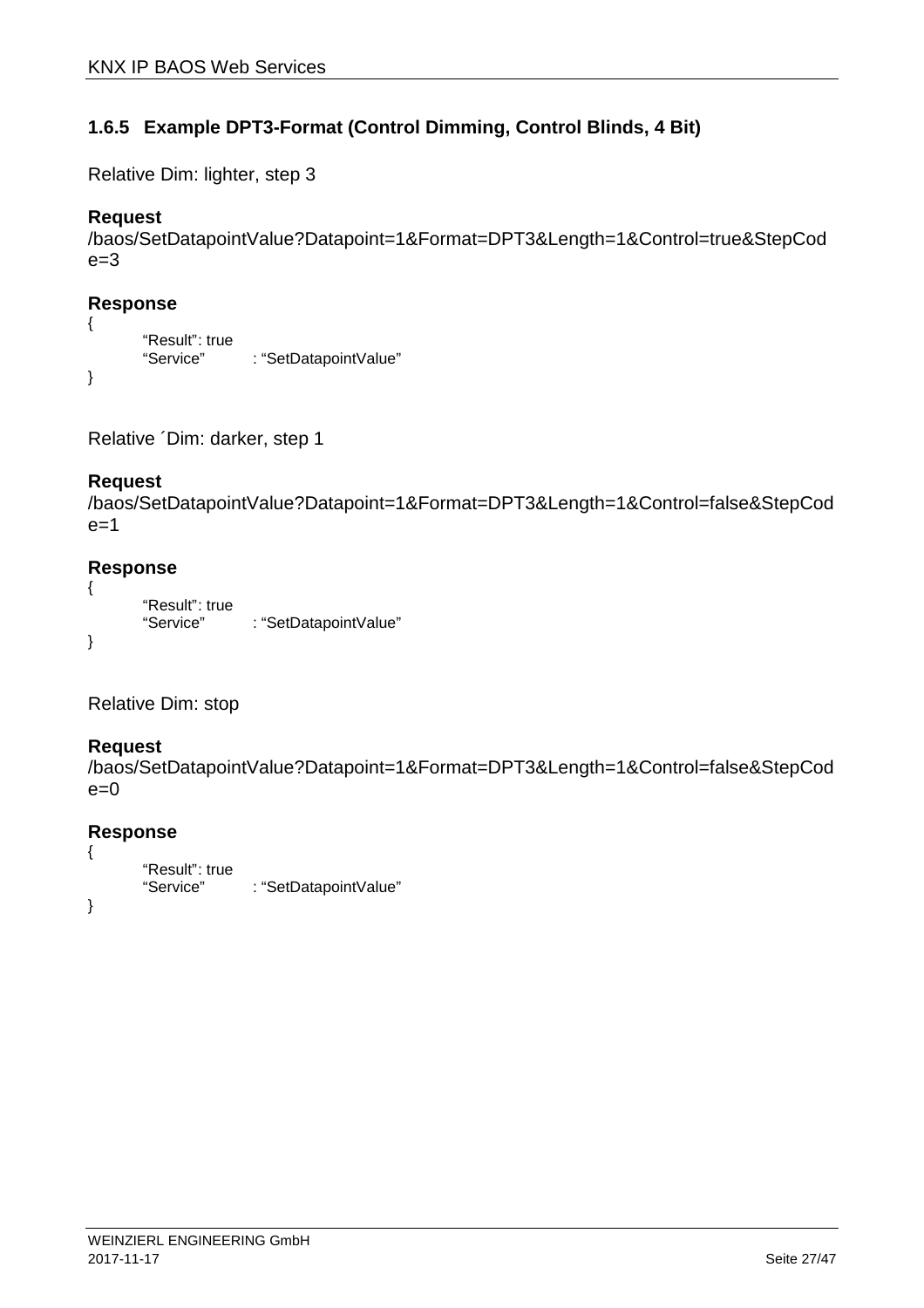### **1.6.6 Example DPT4-Format (Character Set, 1 Byte)**

### **Request**

/baos/SetDatapointValue?Datapoint=1&Format=DPT4&Length=1&Value=T

```
{ 
         "Result": true<br>"Service"
                        : "SetDatapointValue"
}
```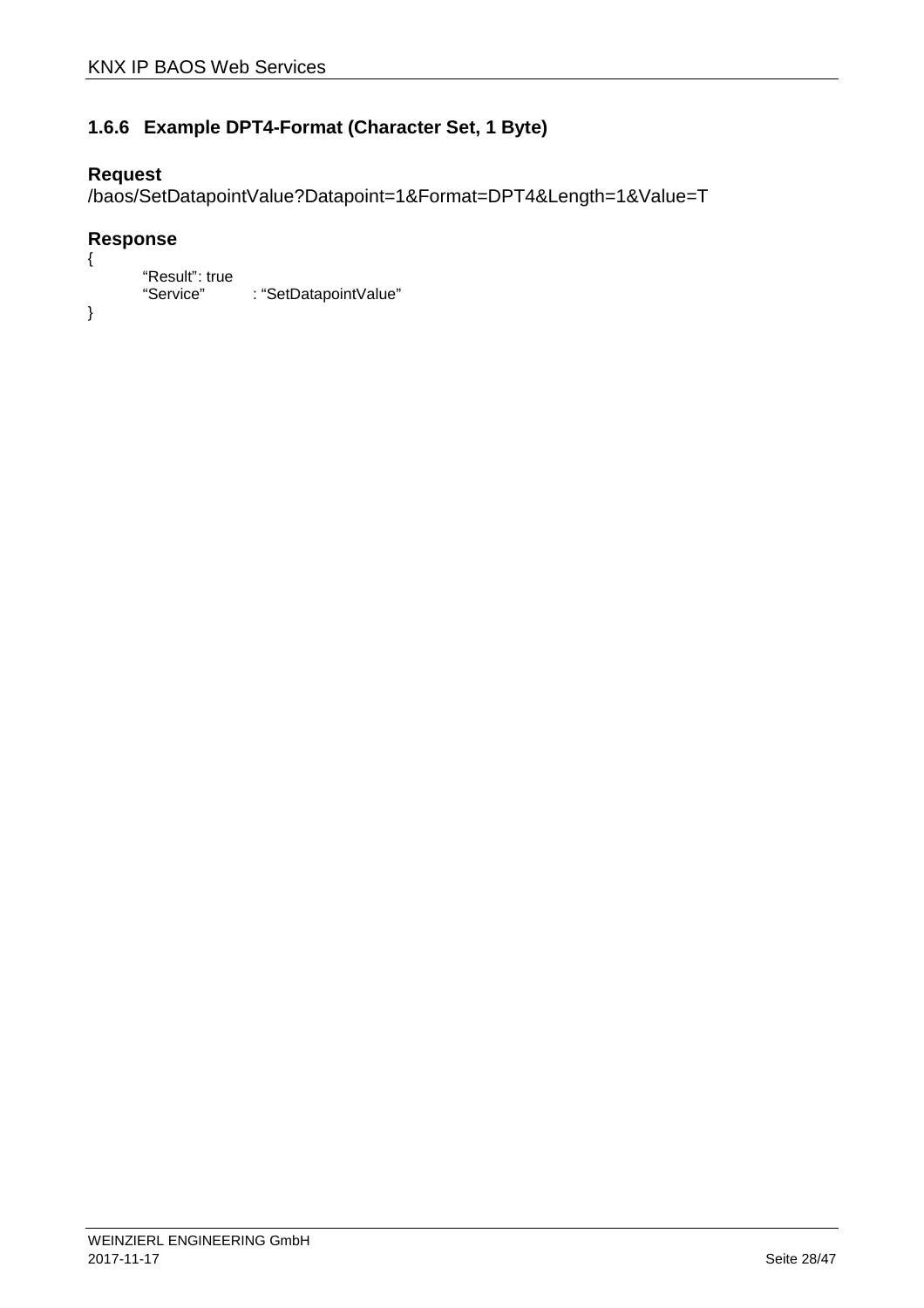### **1.6.7 Example DPT5-Format (Unsigned Value, 1 Byte)**

UINT-Format length 1 Byte:

### **Request**

```
/baos/SetDatapointValue?Datapoint=1&Format=DPT5&Length=1&Value=123
```
### **Response**

{

}

```
"Result": true<br>"Service"
                   : "SetDatapointValue"
```
### **1.6.8 Example DPT6-Format (Signed Value, 1 Byte)**

```
INT-Format length 1 Byte:
```
### **Request**

```
/baos/SetDatapointValue?Datapoint=1&Format=DPT6&Length=1&Value=-25
```

```
{ 
           "Result": true<br>"Service"
                              : "SetDatapointValue"
}
```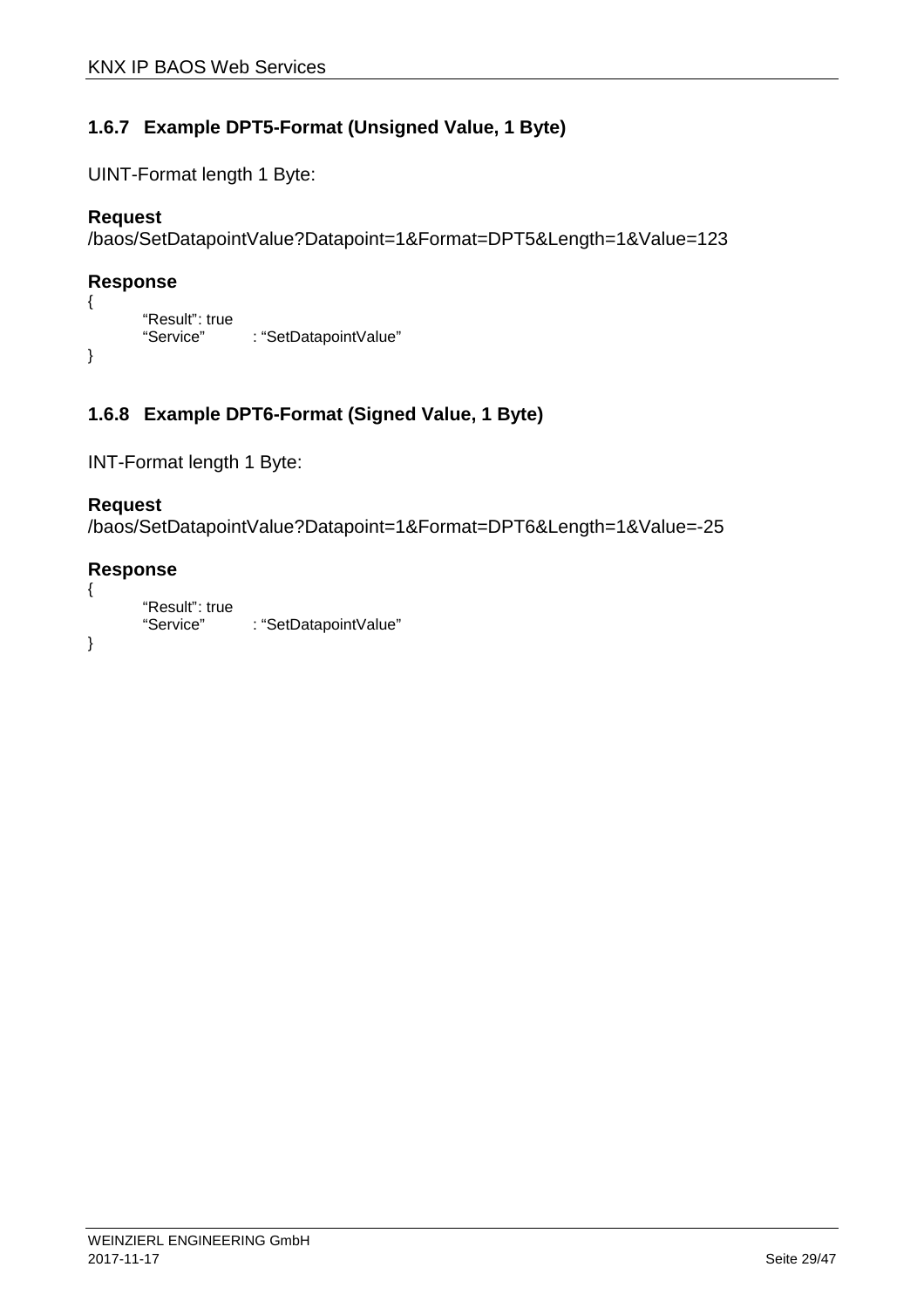### **1.6.9 Example DPT7-Format (Unsigned Value, 2 Byte)**

UINT-Format length 2 Byte:

### **Request**

```
/baos/SetDatapointValue?Datapoint=1&Format=DPT7&Length=2&Value=45201
```
### **Response**

{

}

```
"Result": true<br>"Service"
             : "SetDatapointValue"
```
### **1.6.10 Example DPT8-Format (Signed Value, 2 Byte)**

INT-Format length 2 Byte:

#### **Request**

```
/baos/SetDatapointValue?Datapoint=1&Format=DPT8&Length=2&Value=-25301
```

```
{ 
           "Result": true<br>"Service"
                              : "SetDatapointValue"
}
```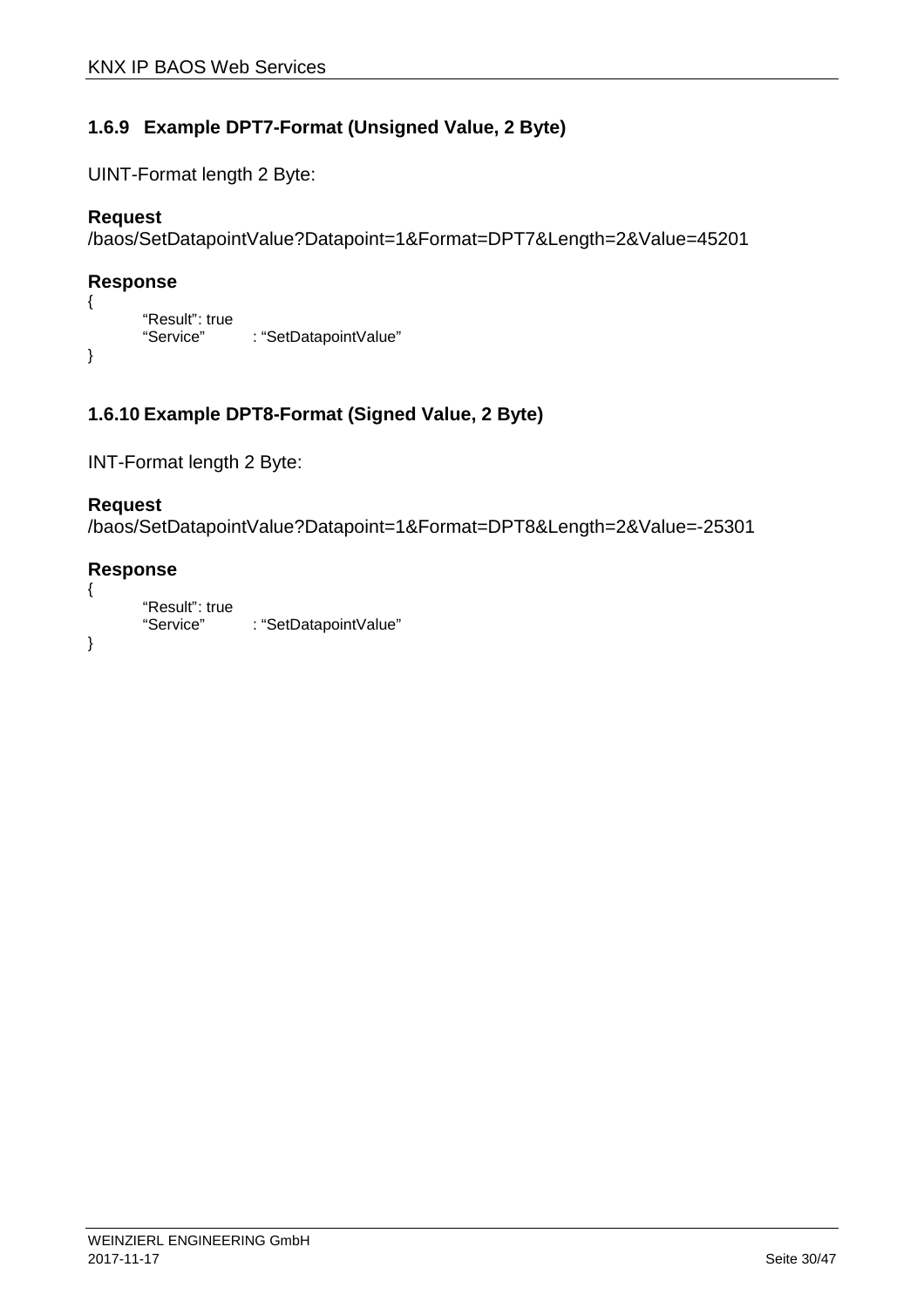### **1.6.11 Example DPT9-Format (Float, 2 Byte)**

Float-Format length 2 Byte:

### **Request**

```
/baos/SetDatapointValue?Datapoint=1&Format=DPT9&Length=2&Value=23.1
```
### **Response**

```
"Result": true<br>"Service"
                     : "SetDatapointValue"
```
}

{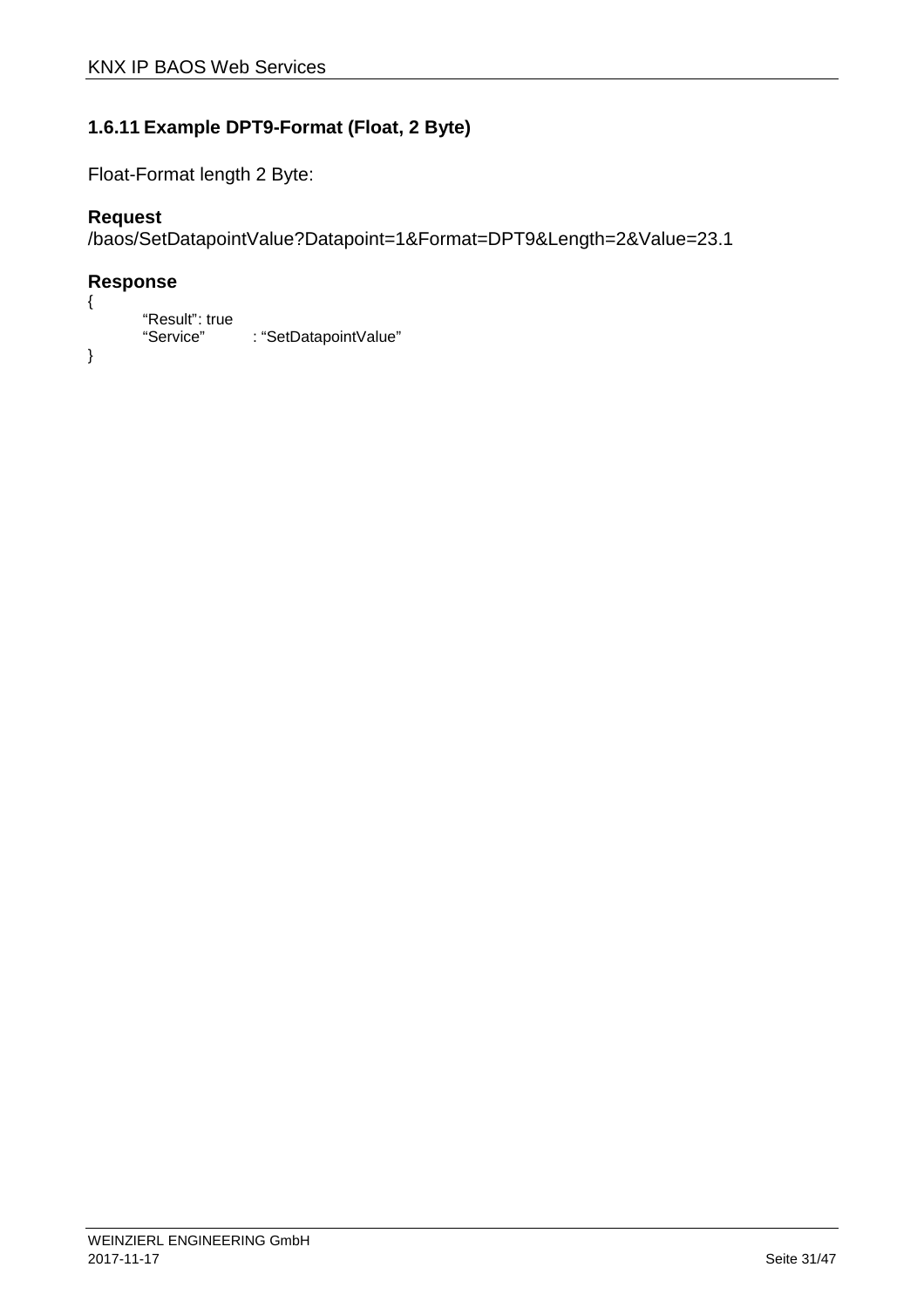### **1.6.12 Example DPT10-Format (Time, 3 Byte)**

#### **Request**

/baos/SetDatapointValue?Datapoint=1&Format=DPT10&Length=3&Weekday=Monday&H our=10&Minute=45&Second=30

### **Response**

```
{ 
           "Result": true<br>"Service"
                                : "SetDatapointValue"
}
```
The following values are possible:

Weekday: Monday, Tuesday, Wednesday, Thursday, Friday, Saturday & Sunday Hour: 0 ... 23<br>Minute: 0 ... 59 Minute: Second: 0 … 59

### **1.6.13 Example DPT11-Format (Date, 3 Byte)**

### **Request**

/baos/SetDatapointValue?Datapoint=1&Format=DPT11&Length=3&Day=31&Month=12&Y ear=2009

```
{ 
           "Result": true<br>"Service"
                                : "SetDatapointValue"
}
```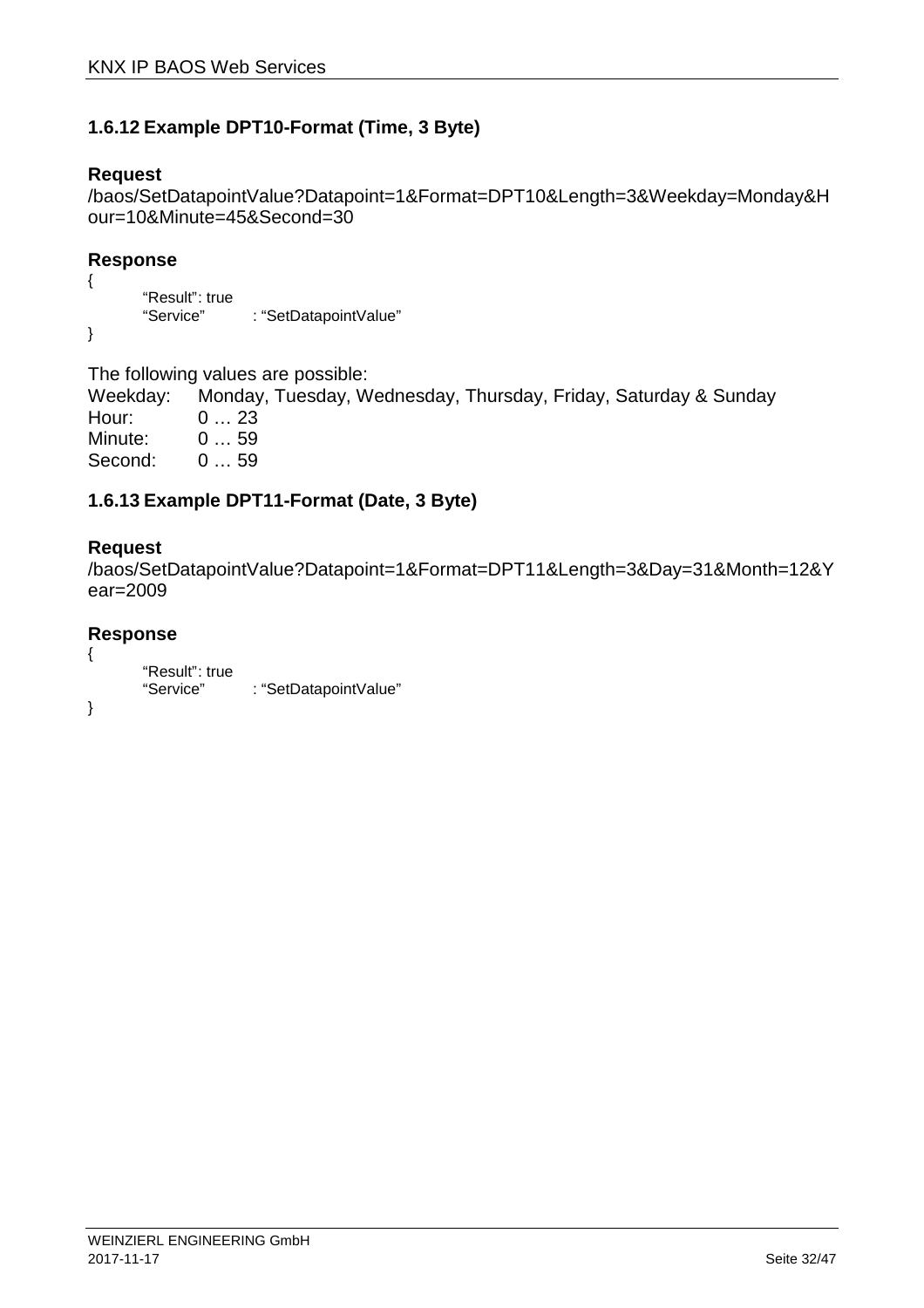### **1.6.14 Example DPT12-Format (Unsigned Value, 4 Byte)**

UINT-Format length 4 Byte:

### **Request**

```
/baos/SetDatapointValue?Datapoint=1&Format=DPT12&Length=4&Value=45201
```
### **Response**

{

}

```
"Result": true<br>"Service"
             : "SetDatapointValue"
```
### **1.6.15 Example DPT13-Format (Signed Value, 4 Byte)**

INT-Format length 4 Byte:

### **Request**

```
/baos/SetDatapointValue?Datapoint=1&Format=DPT13&Length=4&Value=-25301
```

```
{ 
           "Result": true<br>"Service"
                              : "SetDatapointValue"
}
```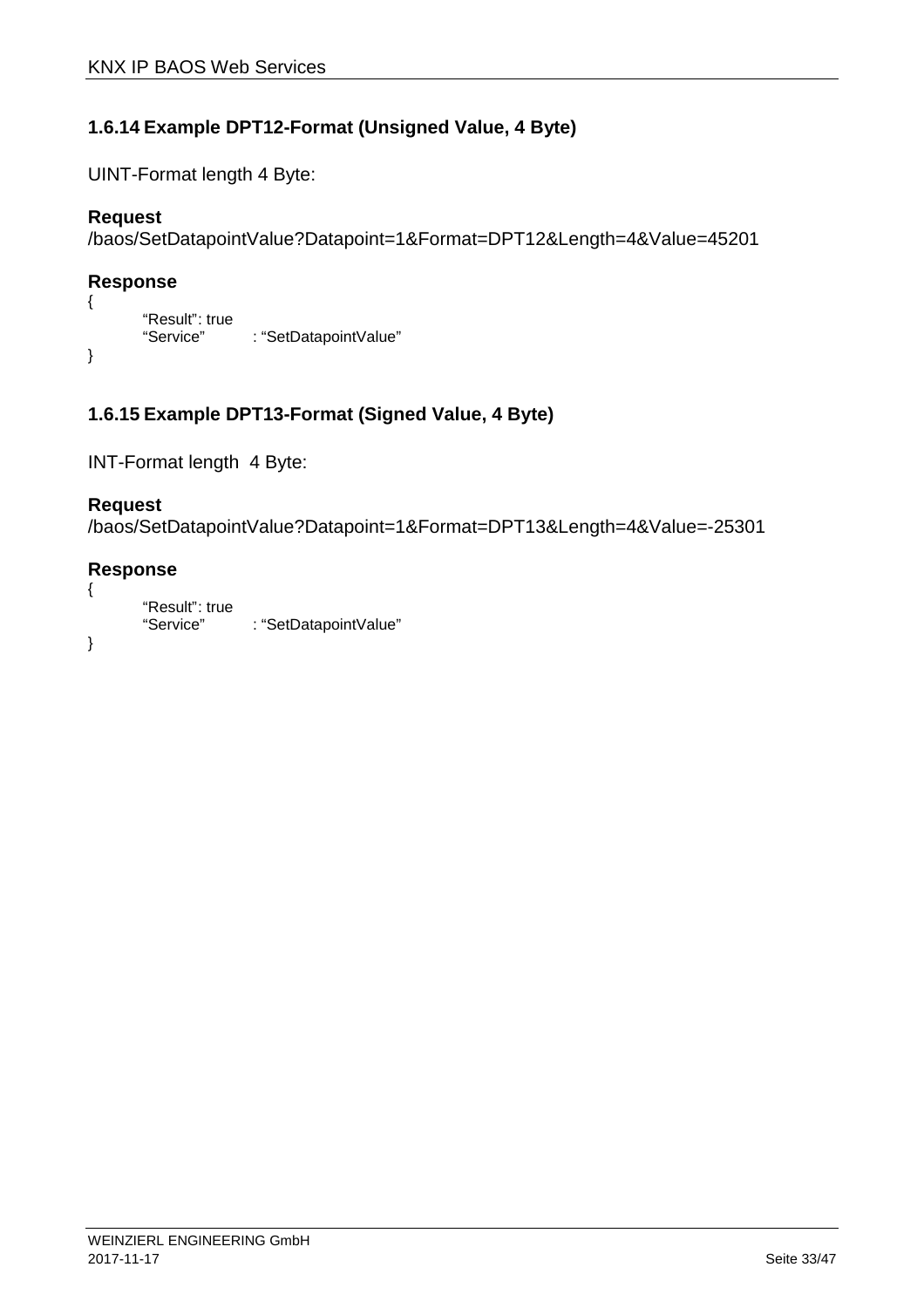### **1.6.16 Example DPT14-Format (Float, 4 Byte)**

Float-Format length 4 Byte:

### **Request**

```
/baos/SetDatapointValue?Datapoint=1&Format=DPT14&Length=4&Value=23.1
```
#### **Response**  {

```
"Result": true<br>"Service"
                     : "SetDatapointValue"
```
}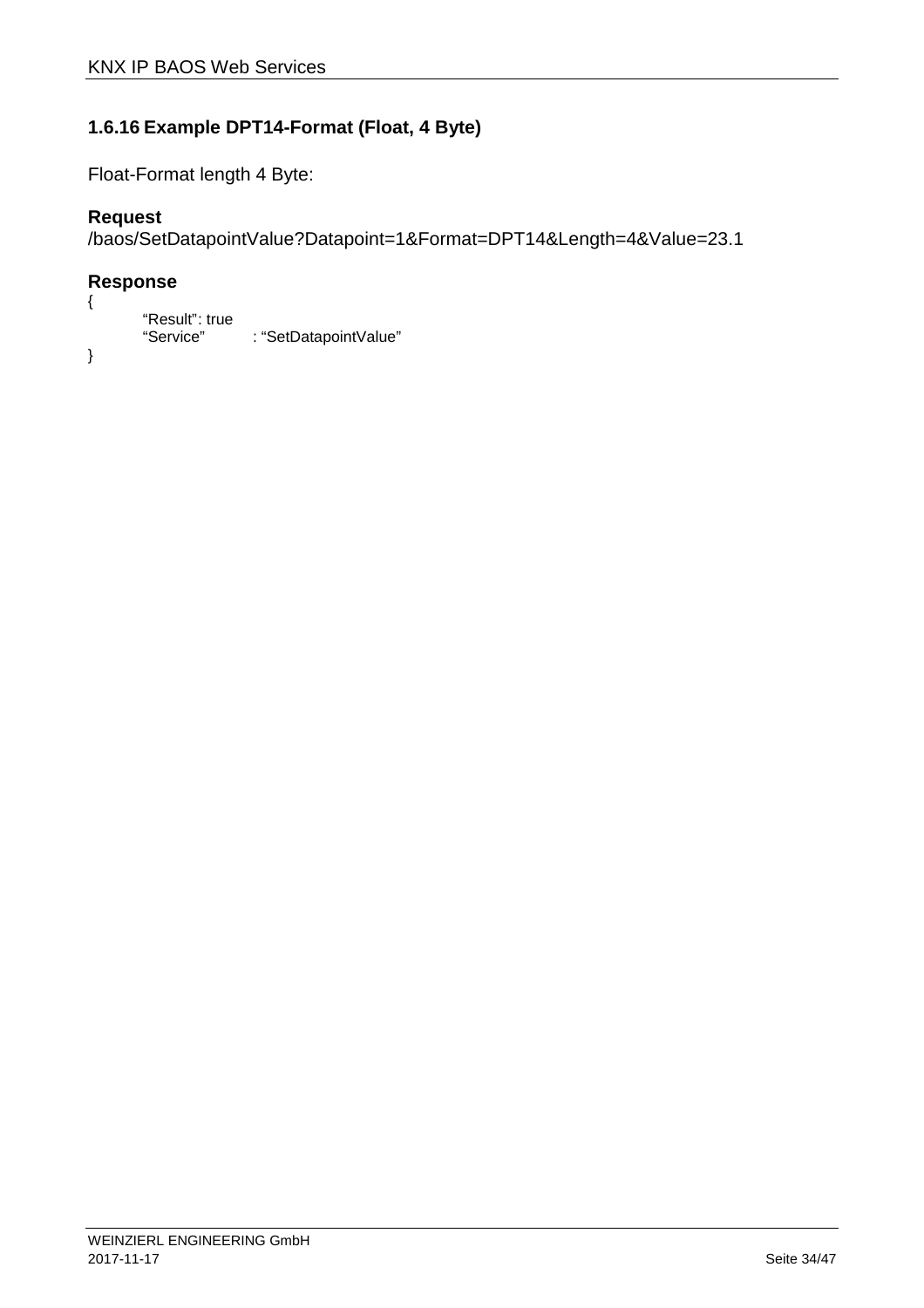### **1.6.17 Example DPT15-Format (Access, 4 Byte)**

#### **Request**

/baos/SetDatapointValue?Datapoint=1&Format=DPT15&Length=4&Code=45615&Index=5 &FlagError=true&FlagPermission=false&FlagReadDirection=false&FlagEncrypted=true

```
{ 
          "Result": true<br>"Service"
                              : "SetDatapointValue"
}
```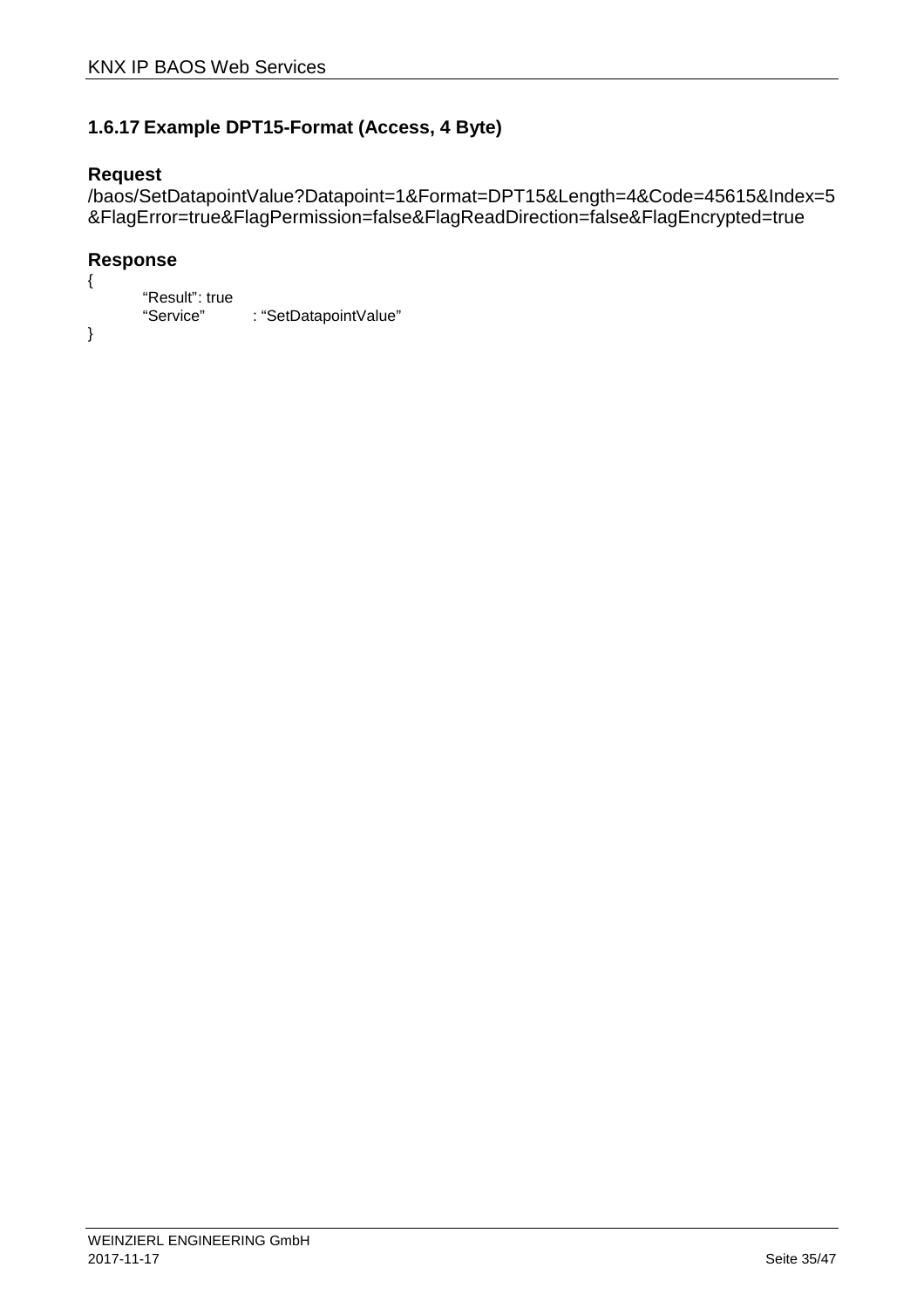### **1.6.18 Example DPT16-Format (String, 14 Byte)**

### **Request**

/baos/SetDatapointValue?Datapoint=1&Format=DPT16&Length=14&Value=Test

### **Response**

```
{ 
         "Result": true<br>"Service"
                       : "SetDatapointValue"
}
```
Using the parameter "Value" a string with a maximum length of 14 bytes can be given to the BAOS.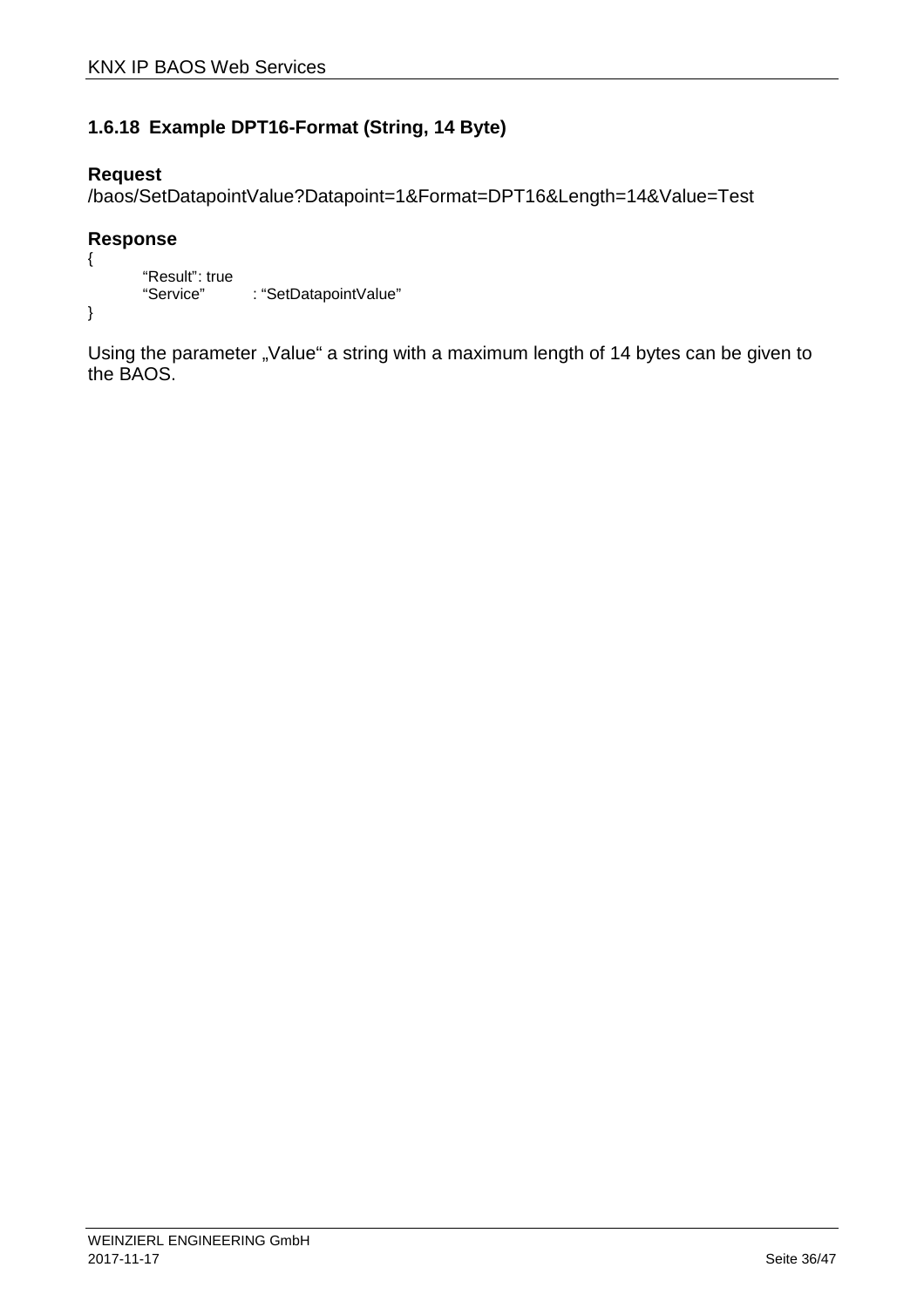### **1.6.19 Example DPT17-Format (Scene Number, 1 Byte)**

### **Request**

/baos/SetDatapointValue?Datapoint=1&Format=DPT17&Length=1&Scene=60

### **Response**

```
{ 
          "Result": true<br>"Service"
                        : "SetDatapointValue"
}
```
Scene numbers from 0 to 63 can be used.

### **1.6.20 Example DPT18-Format (Scene Control, 1 Byte)**

### **Request**

```
/baos/SetDatapointValue?Datapoint=1&Format=DPT18&Length=1&Scene=60&Control=tr
ue
```
### **Response**

```
{ 
       "Result": true
       "Service" : "SetDatapointValue"
}
```
Scene numbers from 0 to 63 can be used.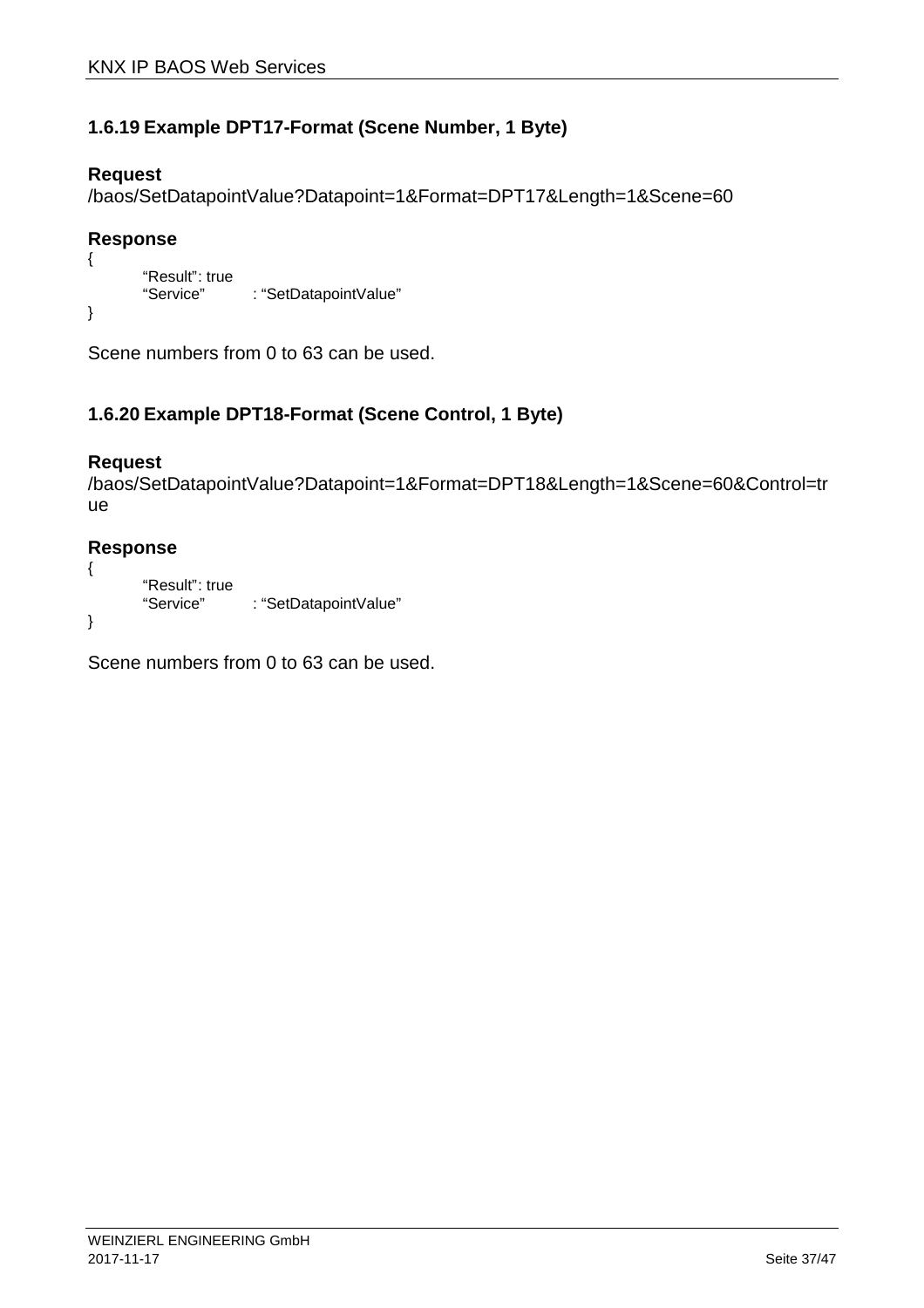# **1.7 GetParameterByte**

### **Request**

/baos/GetParameterByte?ByteStart=1&ByteCount=15

```
{ 
          "Result": true,<br>"Service"
                             : "GetParameterByte",
          "Data" : 
          { 
                    255, 0, 0, 0, 0, 0, 0, 0, 
                    0, 0, 0, 0, 0, 0, 0, 0 
          } 
}
```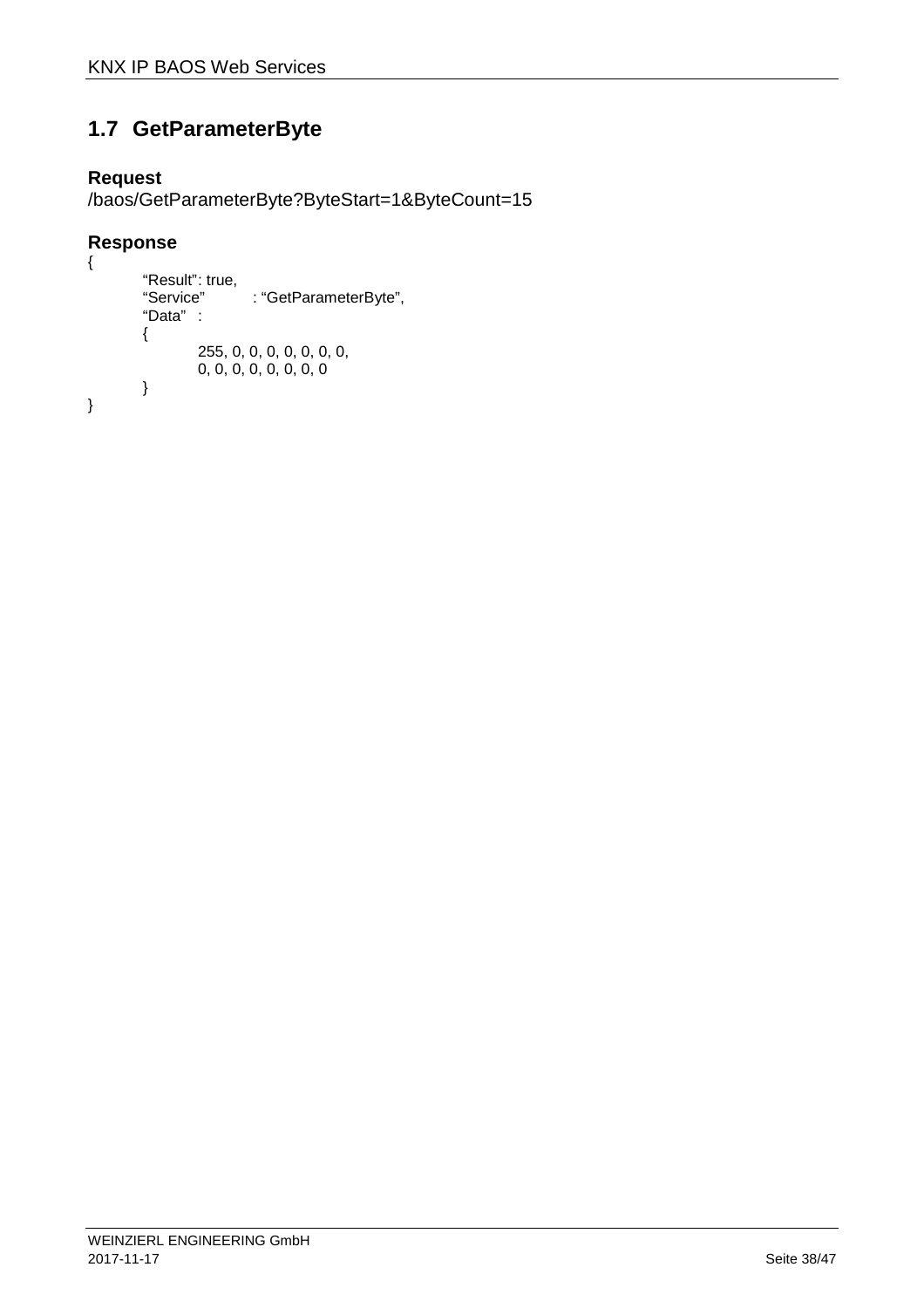# **1.8 StartIndicationSession**

### **Request**

/baos/StartIndicationSession

#### **Response**

```
{ 
        "Result": true.
        "Service" : "StartIndicationSession", 
        "Data" : 
        { 
                 "SessionId": 1 
        } 
}
```
To draw a link between these two connections (Requ-Resp and Ind.), an unique session ID is used.

This Session-ID is generated by the BAOS and has of length of 2 bytes.

Session IDs in the range of 1 to 65535 are assigned.

An inactive indication session will be terminated after 30 seconds.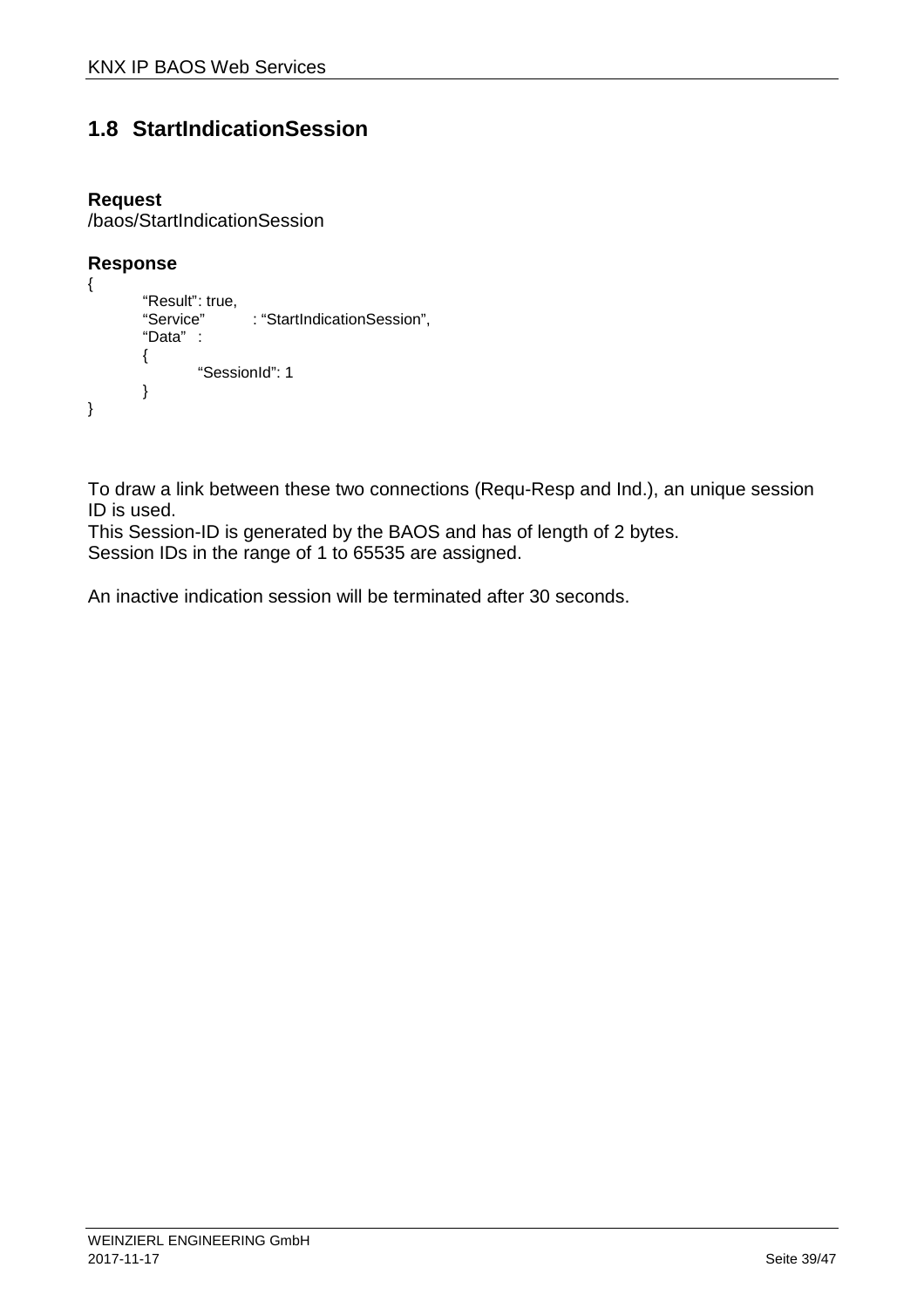# **1.9 StopIndicationSession**

# **Request**

/baos/StopIndicationSession&SessionId=1

```
{ 
          "Result": true,<br>"Service"
                              : "StopIndicationSession"
}
```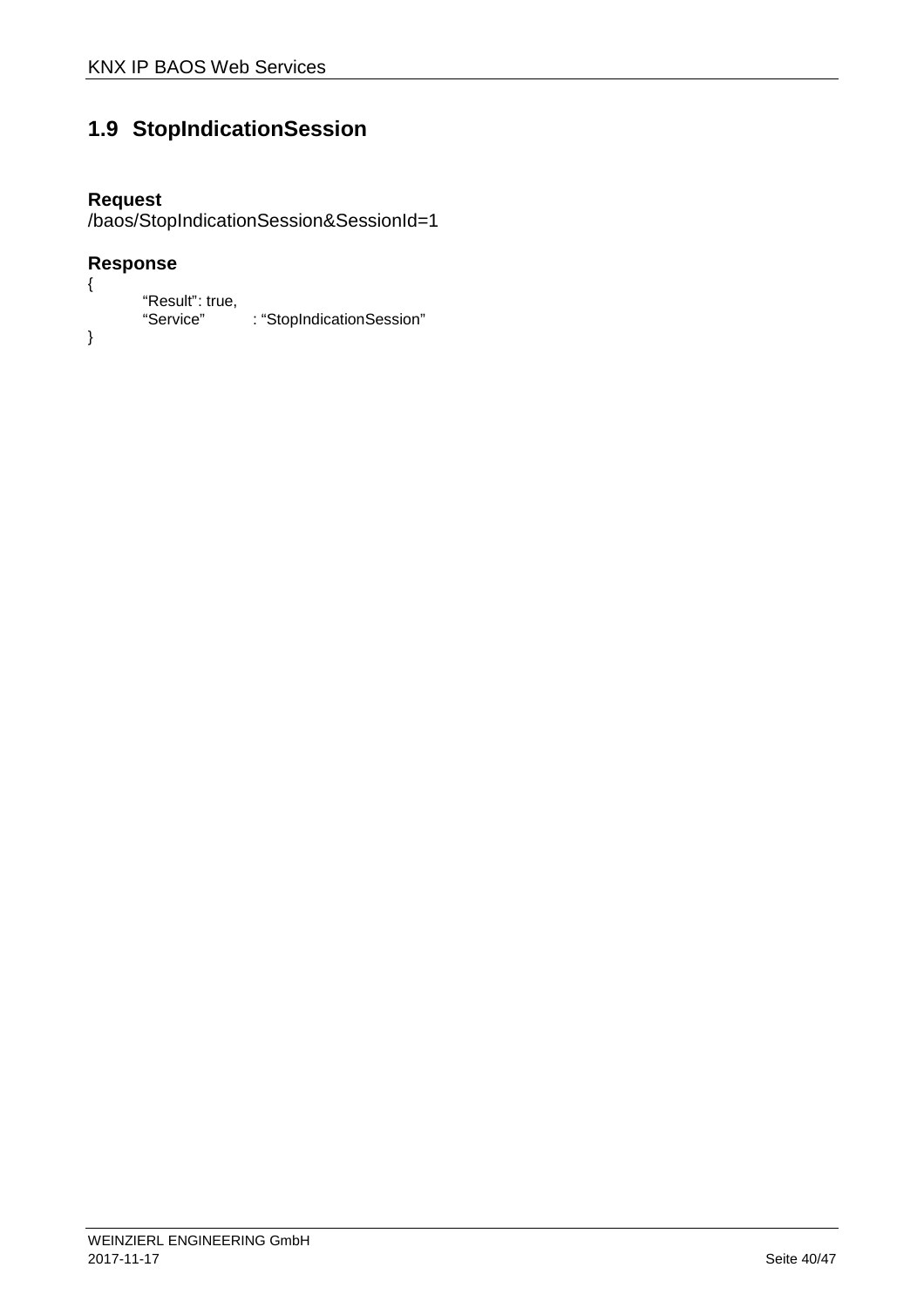# **1.10 GetIndication**

This service is used to request Indications. A feature of this service is that it remains open for a certain time (Timeout, in seconds). This means, the service waits for the Indication after a Request is posted.

The timeout is limited to 30 seconds.

If there is no Indication within the defined period of time, a response containing the value FALSE in the Parameter "Result" is posted.

The desired format of the datapoint value is chosen by changing the parameter "Format".

The following formats are supported: Raw RAW-Format: Data as array (byte-by-byte) Default Datapoint type (DPT), like the definition in Parameter

If no format is set, the RAW-Format will be used for datapoint values.

This service is used to get indications of server items and of datapoint values.

#### **Example for receiving a bus connection change:**

#### **Request**

/baos/GetIndication?SessionId=1&Timeout=30&Format=RAW or and the contract of the contract of the contract of the contract of the contract of the contract of the contract of the contract of the contract of the contract of the contract of the contract of the contract of the con /baos/GetIndication?SessionId=1&Timeout=30

#### **Response**

```
{ 
        "Result" : true.
        "Service" : "GetIndication", 
        "Type" : "ServerItem" 
        "Data"
          { 
                      "BusConnectionState": 1 
          } 
}
```
The parameter "Format" has no influence on a server item indication.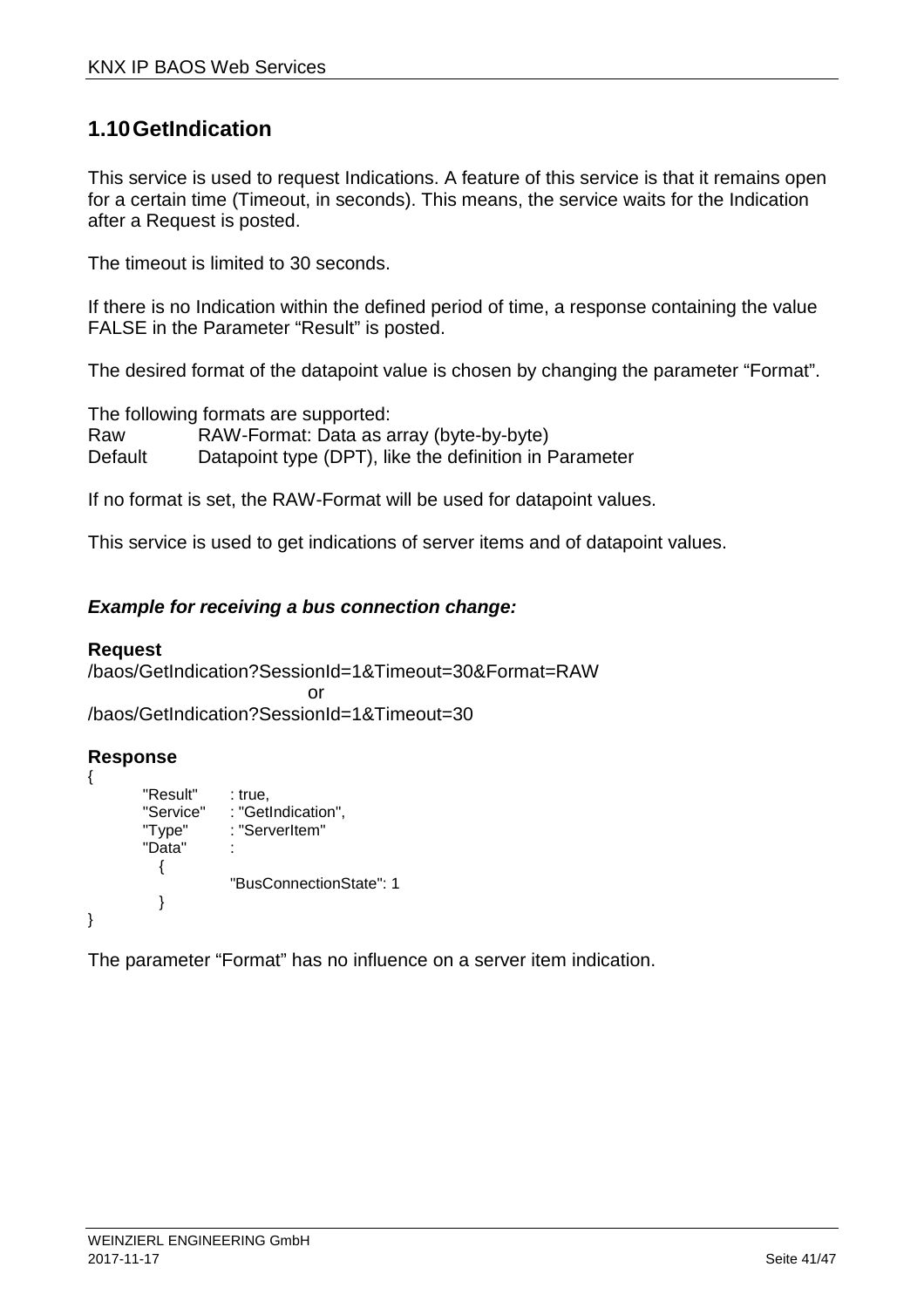### **Example for receiving datapoint value indications:**

#### **Request**

/baos/GetIndication?SessionId=1&Timeout=30&Format=RAW or /baos/GetIndication?SessionId=1&Timeout=30

#### **Response**

```
{ 
          "Result" : true,<br>"Service" : "Get
                          : "GetIndication",
          "Type" : "DatapointValue" 
          "Data" : 
             \lceil { 
                                        "Datapoint": 1, 
                                        "Length": 1, 
                                        "State": 0, 
                                        "Value": [0] 
                           } 
             ] 
}
```
#### **Request**

/baos/GetIndication?SessionId=1&Timeout=30&Format=Default

```
{ 
          "Result": true,<br>"Service"
           "Service" : "GetIndication",<br>"Type" : "DatapointValue"
                           : "DatapointValue"
           "Data" : 
          \lceil{ 
                                "Datapoint": 1, "Format": DPT1, "Length": 1, "State": 0, "Value": false 
                     } 
          ] 
}
```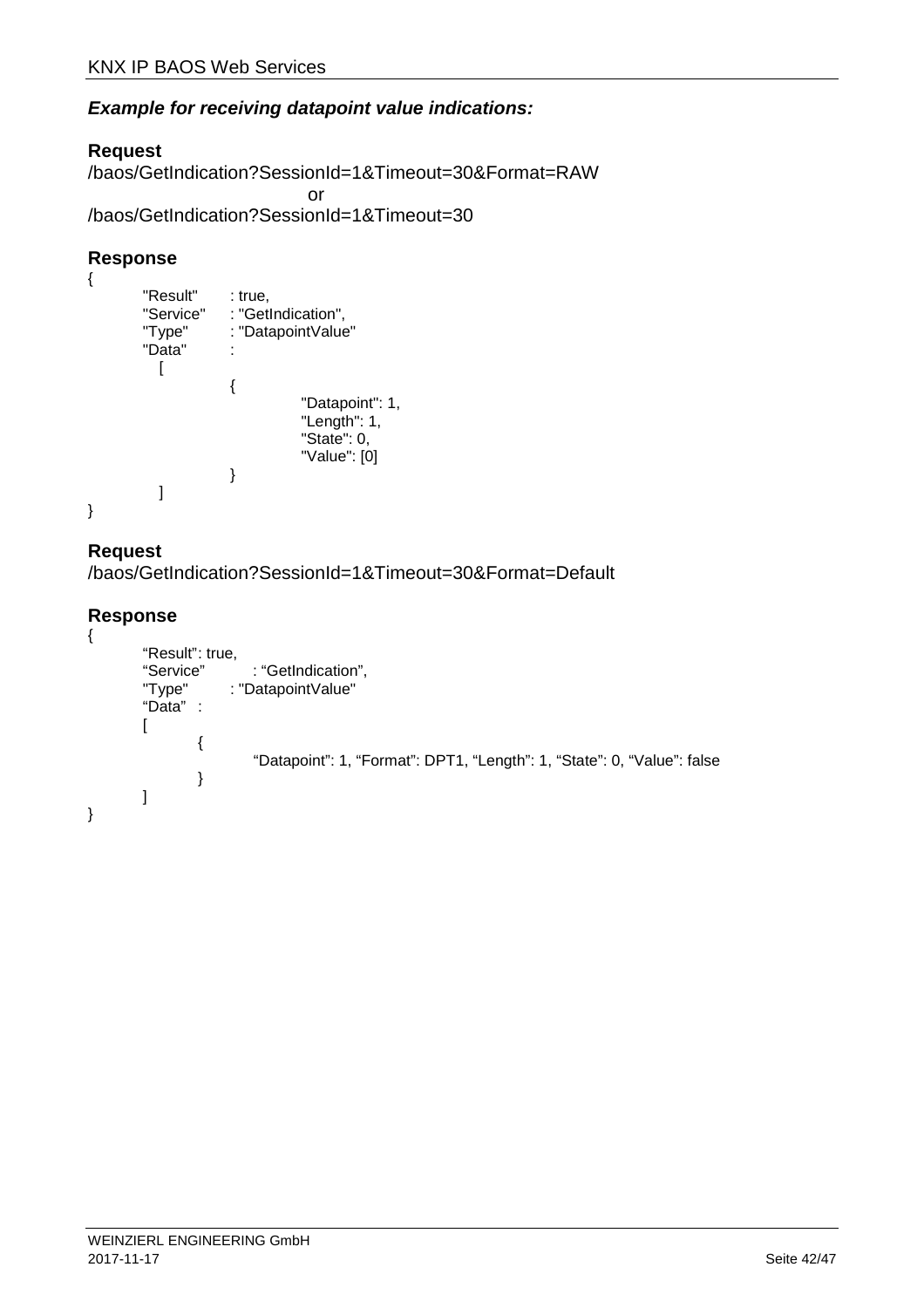# **1.11 Error messages**

In case of an error the answer with an error description is returned.

#### **Response**

```
"Result": false,
"Service" : "GetParameterByte",
"Error" :"ErrorMessage",
```
}

{

### **1.11.1 Unsupported Service**

"Error" :"UnsupportedService"

This error message is returned, if an unsupported web service is sent to the KNX IP BAOS device.

Example: /baos/IllegalService

#### **1.11.2 Invalid Parameter**

"Error" :"InvalidParam"

This error message is returned, if an invalid parameter is sent to the KNX IP BAOS device.

Example: /baos/GetDatapointValue?DatapointStart=-1000&DatapointCount=1&Format=Raw

### **1.11.3 No Data Available**

"Error" :"NoDataAvailable"

This error is returned, if no data is available, e.g. when asking for a description string and no strings are set via ETS.

#### **1.11.4 Unknown Error**

"Error" :"UnknownError"

This error is returned, if no specific error code is available.

#### **1.11.5 Internal Error**

"Error" :"InternalError"

This is an unspecified internal error of the KNX IP BAOS device.

#### **1.11.6 Item Not Supported**

"Error" :"ItemNotSupported"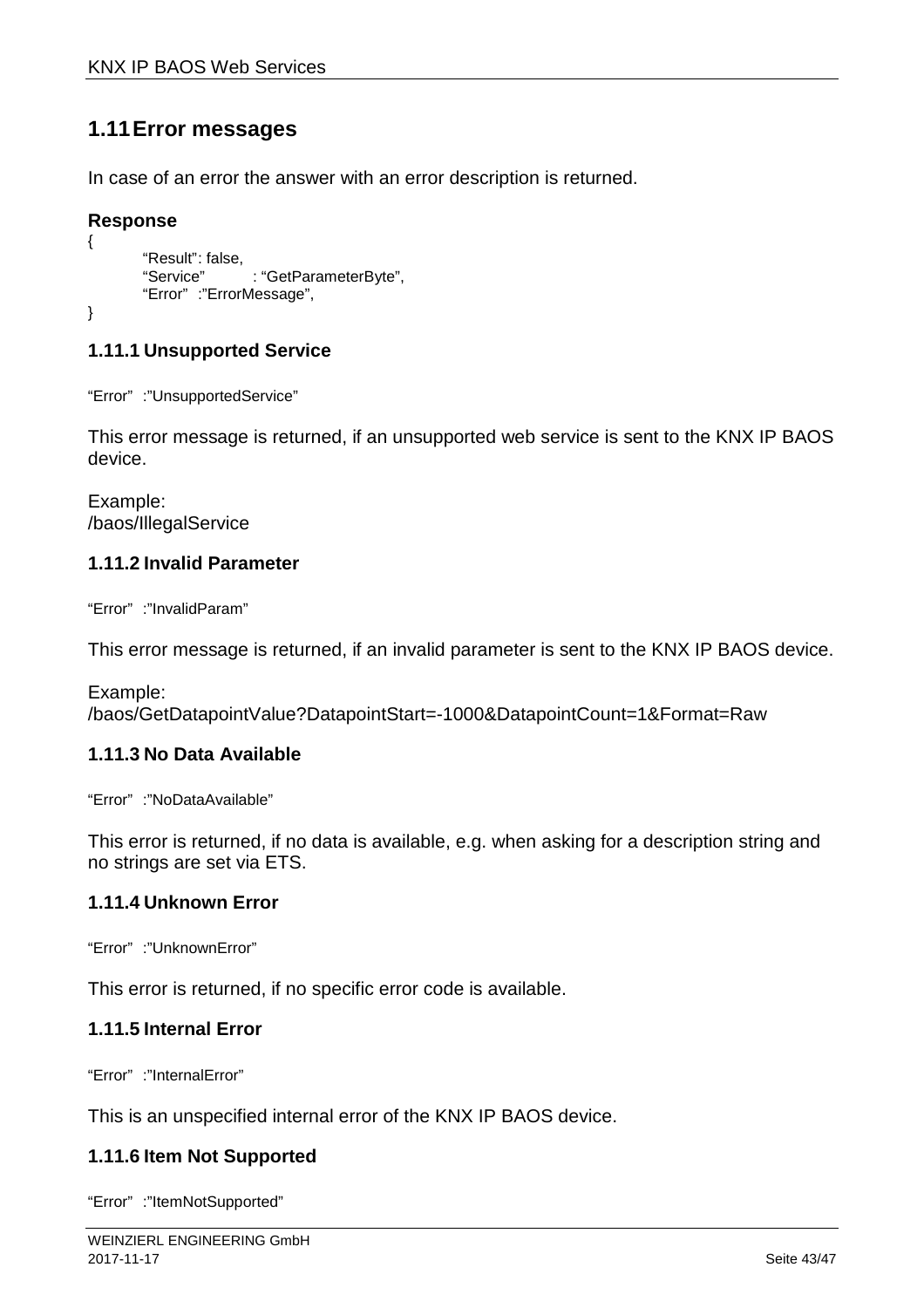This error is returned, if the requested server item is not available.

### **1.11.7 Buffer Too Small**

"Error" :"BufferTooSmall"

This error is returned, if the internal buffer of the object server is not sufficient.

### **1.11.8 Item Not Writable**

"Error" :"ItemNotWritable"

This error is returned, if a server item, which is not write enabled, shall be written.

#### **1.11.9 Bad Service Parameter**

"Error" :"BadServiceParameter"

This error is returned, if an object server parameter is out of range

### **1.11.10 Bad Object ID**

"Error" :"BadObjectId"

This error is returned, if a non-existing object shall be set.

#### **1.11.11 Bad Object Command**

"Error" :"BadObjectCommand"

This error is returned, if an object shall be set with an invalid command.

#### **1.11.12 Bad Length**

"Error" :"BadLength"

This error is returned, if the length in the request does not match with the object length.

#### **1.11.13 No Free Session**

"Error" :"NoFreeSession"

This error is returned, if no indication session could be started, as no free sessions are available.

### **1.11.14 Session ID Not Found**

"Error" :"SessionIdNotFound"

This error is returned, if the indication session could not be stopped, as the session ID could not be found.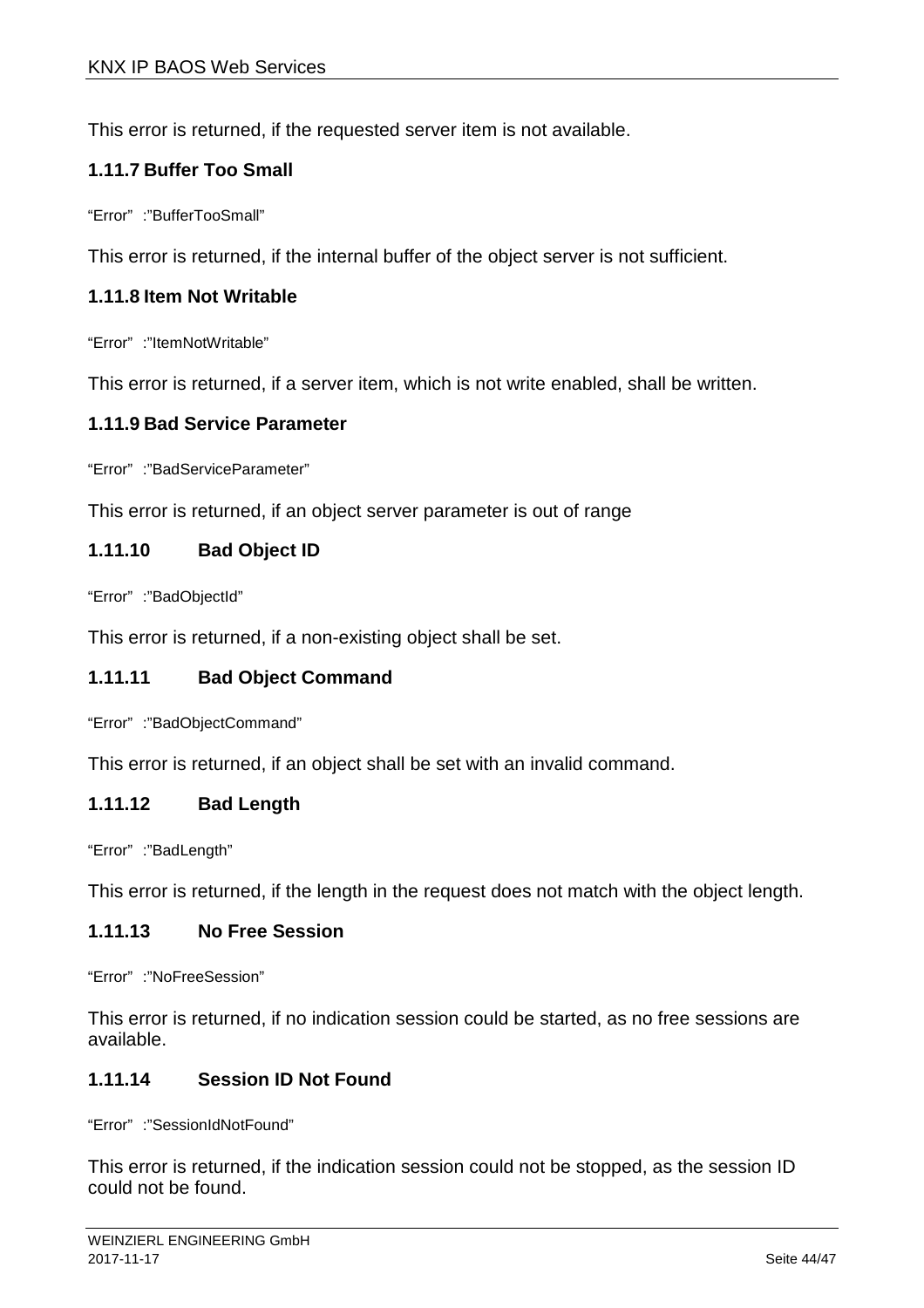### **1.11.15 Link To Session Failed**

"Error" :"LinkToSessionFailed"

This error is returned, if an indication could not be retrieved, as the link to a session, which should exist, failed.

### **1.11.16 Release Session Failed**

"Error" :"ReleaseSessionFailed"

This error is returned, if the releasing of an indication session failed (e.g. at timeout).

#### **1.11.17 Indication Timeout**

"Error" :"IndTimeout"

This error is returned, if a timeout of an existing indication session occurred.

### **1.11.18 Indication Stopped**

"Error" :"IndStopped"

This error is returned, if an existing indication session has been stopped.

Example: /baos/StopIndicationSession&SessionId=1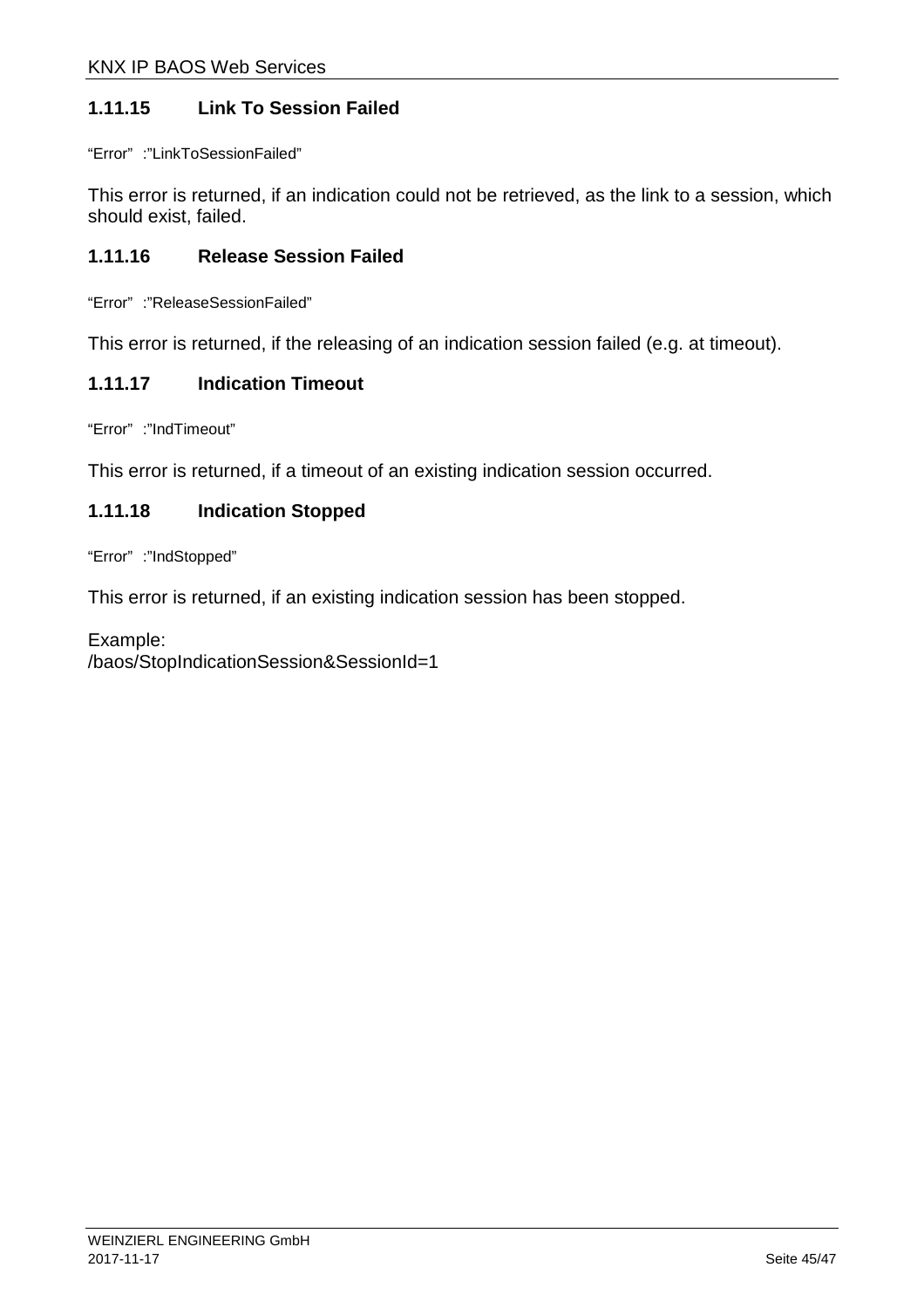# **2 API**

To simplify the use of the web services provided by the KNX IP BOAS, an API (application programming interface) for Javascript is available.

This API is based on jQuery JavaScript Library (http://jquery.com/) and jQuery JSONP Core Plugin (http://code.google.com/p/jquery-jsonp/).

The API provides the following functionality:

- API\_SetIpAddress(strIpAddr)
- API\_SetCallbackRespRcvd(strCallback)
- API\_SetCallbackIndicationUpdate(strCallback)
- API\_SetCallbackInvalidSettings(strCallback)
- API\_SetCallbackTransmitError(strCallback)
- API\_GetServerItem(strStartItem, strItemCount)
- API\_GetDatapointDescription(strDatapointStart, strDatapointCount)
- API\_GetDescriptionString(strDatapointStart, strDatapointCount)
- API\_GetDatapointValue(strDatapointStart, strDatapointCount, strFormat)
- API\_SetDatapointValue(strDatapoint, strFormat, strCommand, strLength, strValue)
- API\_GetParamByte(strByteStart, strByteCount)
- API\_IsIpAddrValid(strIpAddrToValidate)
- API\_StartIndicationListener(strFormat)
- API StopIndicationListener()

# **2.1 API\_SetIpAddress(strIpAddr)**

This function gives the IP address information to the API.

# **2.2 API\_SetCallbackRespRcvd(strCallback)**

This function sets the callback handler for processing the responses.

### **2.3 API\_SetCallbackIndicationUpdate(strCallback)**

This function sets the callback handler for processing the indication updates.

# **2.4 API\_SetCallbackInvalidSettings(strCallback)**

This function sets the callback handler for processing invalid settings. The callback function is called, if an API with invalid parameters is called.

# **2.5 API\_SetCallbackTransmitError(strCallback)**

This function sets the callback handler for processing transmission errors.

# **2.6 API\_GetServerItem(strStartItem, strItemCount)**

This API is called by the client to get one or more server items (properties). The start item (strStartItem) and the item count (strItemCount) have to be passed to the API.

# **2.7 API\_GetDatapointDescription(strDatapointStart, strDatapointCount)**

This API is called by the client to get one or more description(s) of the datapoint(s). The start datapoint (strDatapointStart) and the datapoint count (strDatapointCount) have to be passed to the API.